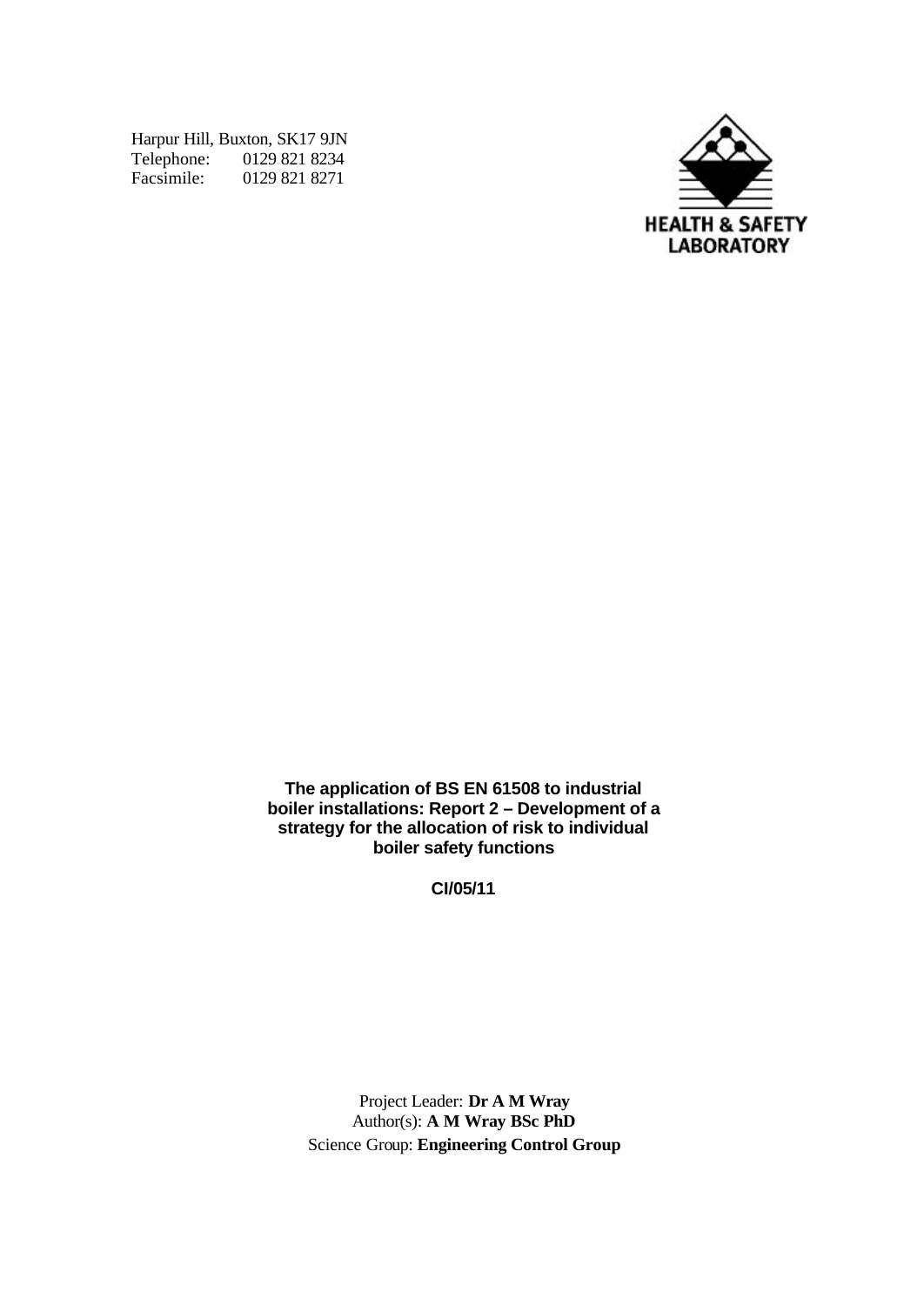# **DISTRIBUTION**

| Mr G Hawkins         | HIDCD <sub>5</sub>               |
|----------------------|----------------------------------|
| Mr S Brown           | NSD <sub>4</sub> C               |
| Mr W Black           | <b>Blacksafe Consulting Ltd</b>  |
| Mr P Pearson         | <b>Dalkia Utilities Services</b> |
| Mr R Bell (2 copies) | NSD <sub>4</sub> C               |
| Dr N G West          | <b>HSL</b>                       |
| Mr P F Heyes         | <b>HSL</b>                       |
| Dr A M Wray          | <b>HSL</b>                       |
| Mr R B Lee           | <b>HSL</b>                       |
| Group 2 circulation  | <b>HSL</b>                       |
| Registry file        | <b>HSL</b>                       |
| Library (2 copies)   |                                  |

This report and the work it describes were funded by the Health and safety Executive. Its contents, including any opinions and/or conclusions expressed, are those of the author alone and do not necessarily reflect HSE policy.

Available to the public

| HSL report approval: | Mr P F Heyes |
|----------------------|--------------|
| Date of issue:       | May 2005     |
| Job number:          | JS2003601    |
| Registry file:       | CI/RE/51     |
| Filename:            | Report2.doc  |

Crown Copyright 2005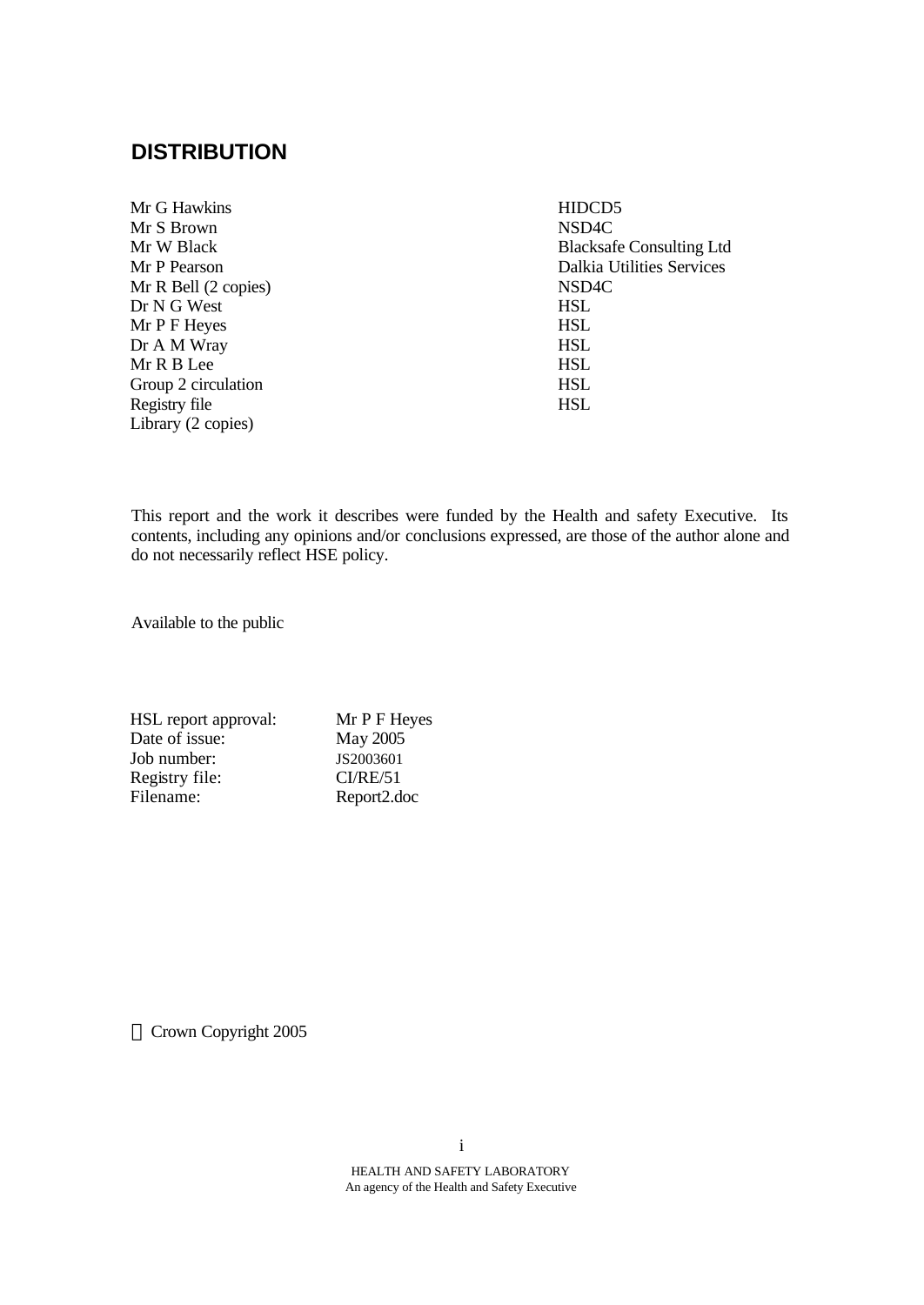# **CONTENTS**

| 3.1            |                                                                             |
|----------------|-----------------------------------------------------------------------------|
| 3.2            |                                                                             |
| 3.3            |                                                                             |
|                |                                                                             |
| 4.1            |                                                                             |
| 4.2            |                                                                             |
| 4.3            |                                                                             |
| 5 <sup>1</sup> |                                                                             |
| 5.1            |                                                                             |
| 5.2            |                                                                             |
| 5.3            |                                                                             |
|                |                                                                             |
| 6.1            |                                                                             |
|                |                                                                             |
|                |                                                                             |
|                | Initial determination of the target risk reduction for each safety function |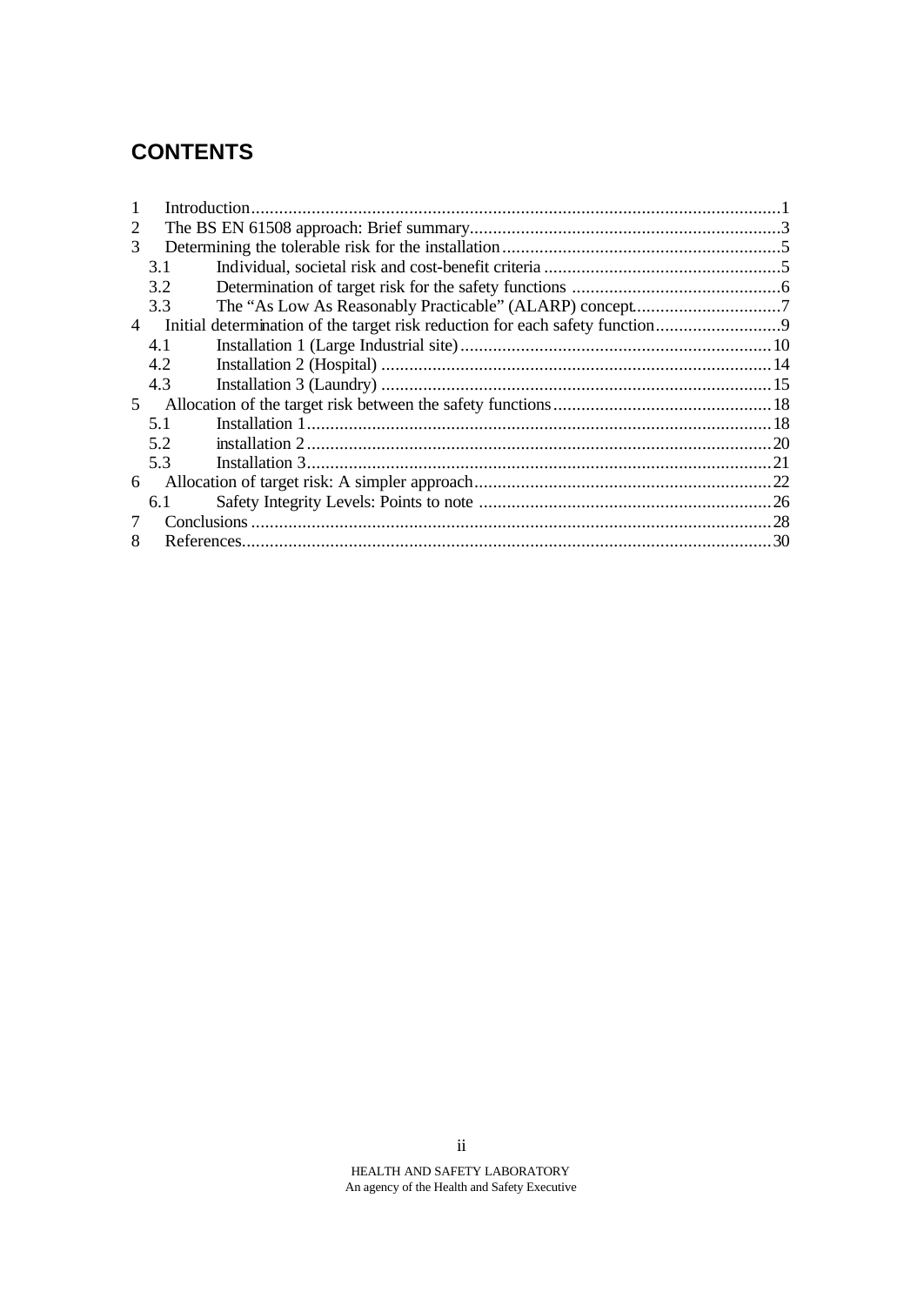# **EXECUTIVE SUMMARY**

Programmable Electronic Systems (PES) are becoming increasingly commonplace in boiler control and protection. The monitoring and control facilities provided by these systems may be very sophisticated, allowing automatic shutdown, remote monitoring and a facility to automatically indicate at a remote engineering site that a fault has been detected. As a result of this, there is pressure to reduce the manning levels and place an increased reliance on the safetyrelated control systems.

The existing HSE guidance note, PM5, on automatically controlled boilers predates the use of PES in boiler control and the recently published standards, e.g., BS EN 61508, which cover these technologies.

This report is the second in a series of reports and describes methodologies for allocating the  $SILs<sup>1</sup>$  between safety functions, and is intended to provide some of the information that will allow a state -of-the-art revision of PM5 to be made.

This, and the previous, report focused on the determination of safety-integrity requirements, and whether the hardware in current use is likely to be capable of meeting the relevant probability of failure on demand criteria. Further work is needed to determine if the application of the other requirements in IEC 61508, relating to systematic failures, is practicable in the case of boiler installations. The work will need to consider the work processes under which hardware and software are specified and implemented throughout the entire lifecycle from SIL determination through to operation, maintenance and modification.

# **OBJECTIVES**

To consider the analyses of three diverse boiler installations described in the previous report, and determine, using a risk-based approach, how the Safety Integrity Levels should be allocated to the various safety functions.

# **MAIN FINDINGS**

- 1) A simplified means of estimating the target SILs for various boiler safety functions has been developed for the majority of boiler applications where the consequence of failure is restricted to less than 5 employees. For applications involving more than 5 fatalities to employees, or a fatality to a member of the general public, more fundamental techniques will be needed.
- 2) Although this assessment has worked through the calculations for the pressure function, this would not currently be required for conformity with current UK legislation, assuming adequate pressure-relief valves are in place.
- 3) The pressure safety function provides only a small contribution to the overall risk associated with Installations 1 and 2. This safety function is carried out electronically

l

<sup>&</sup>lt;sup>1</sup> Safety Integrity Levels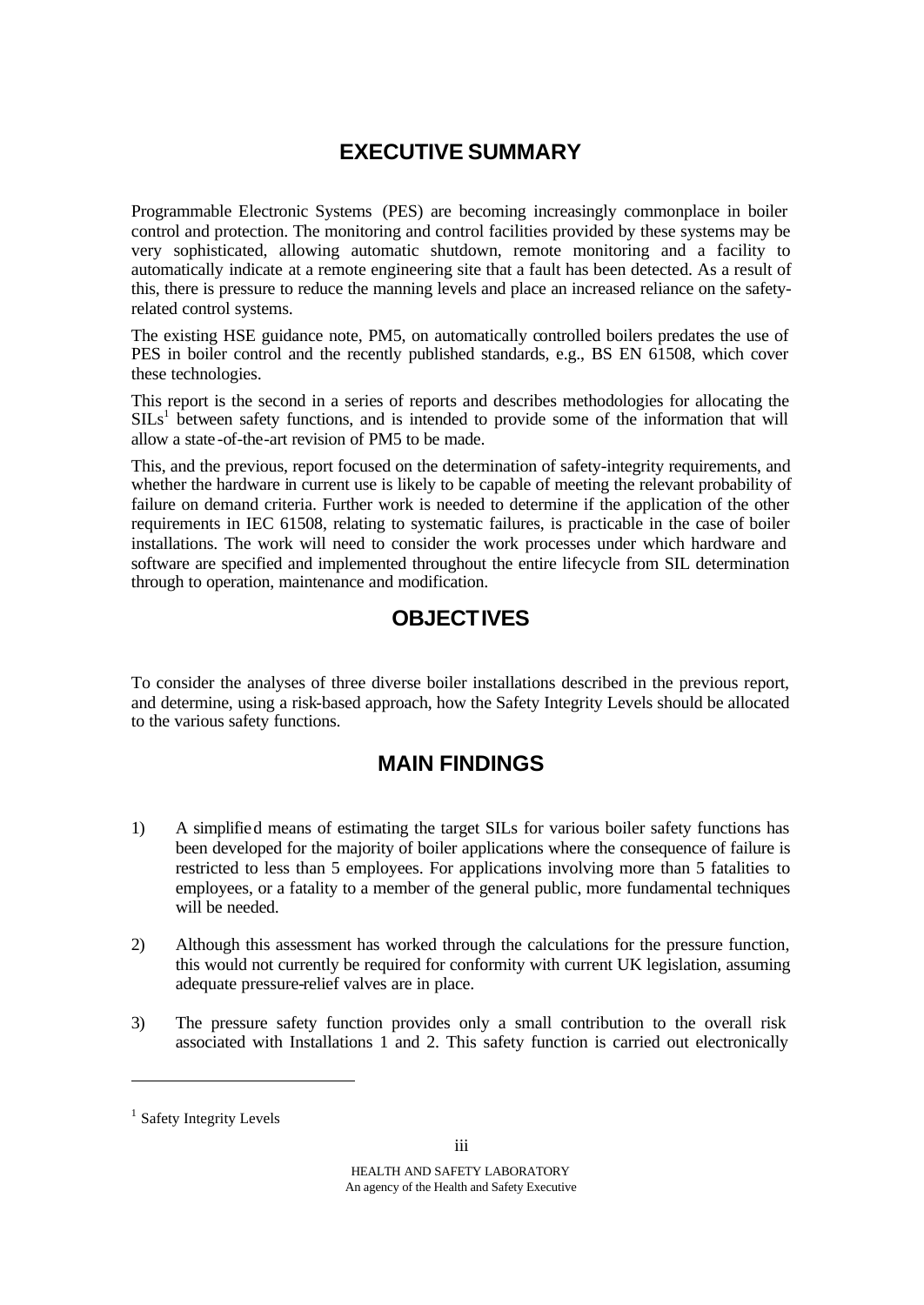$(i.e.,$  shut down the burners) and mechanically via the safety valve $(s)$ . Because the safety valves provide a protection channel that is independent of that involving the burner shutdown valves, the shutdown valves provide a less-significant contribution to the overall risk via the pressure function. However, the other safety protection functions rely on the shutdown valves to close down the burners if a malfunction is detected. As a result, the outcome of the risk calculations depends strongly on the failure rate of these valves. Therefore, an accurate estimate of the failure rate of these valves (i.e., not a generic estimate as used in Reference 2 and, as a consequence, also in this report) would be required for an assessment using IEC 61508.

- 4) Estimates of the safety-integrity-level requirements of the various safety functions of a generic boiler installation have been made. These indicate that the SIL requirement of the low-water protection function (SIL4, or SIL3 if changes are made as indicated in the text) is more onerous than that for the other protection functions, and reflects the high demand rate determined using data from the monitoring systems at Installations 1 and 2, and the predicted consequences. This confirms the critical nature of the safety function that provides protection against low water. Traditionally, this has demanded a high level of manning during the operation of the boiler and will be a key concern in relation to the use of automated systems as a means of reducing manning levels.
- 5) The achievement and maintenance of SIL4 using complex technology, e.g., programmable electronic devices, will not be easy unless specialist design techniques appropriate to high-integrity protection systems are used. High levels of competency and safety management will also be needed throughout all stages of the safety lifecycle including operation and maintenance. SIL4 systems are currently extremely rare, even in major hazards process plant. This has implications not only for the hardware reliability, but also for the systematic integrity of both hardware and software.
- 6) The allocation of risk targets for individual safety functions that contribute to the risk control of a common hazardous event can be carried out in a number of ways with a consequent impact on the safety integrity requirements of the various safety functions.
- 7) Further work is needed to determine if it is practicable to apply the other requirements of IEC 61508 (e.g., associated with systematic failures) to boiler installations. The work will need to consider the work processes under which hardware and software are developed, specified and implemented throughout the whole safety lifecycle from SIL determination through to operation, maintenance and modification.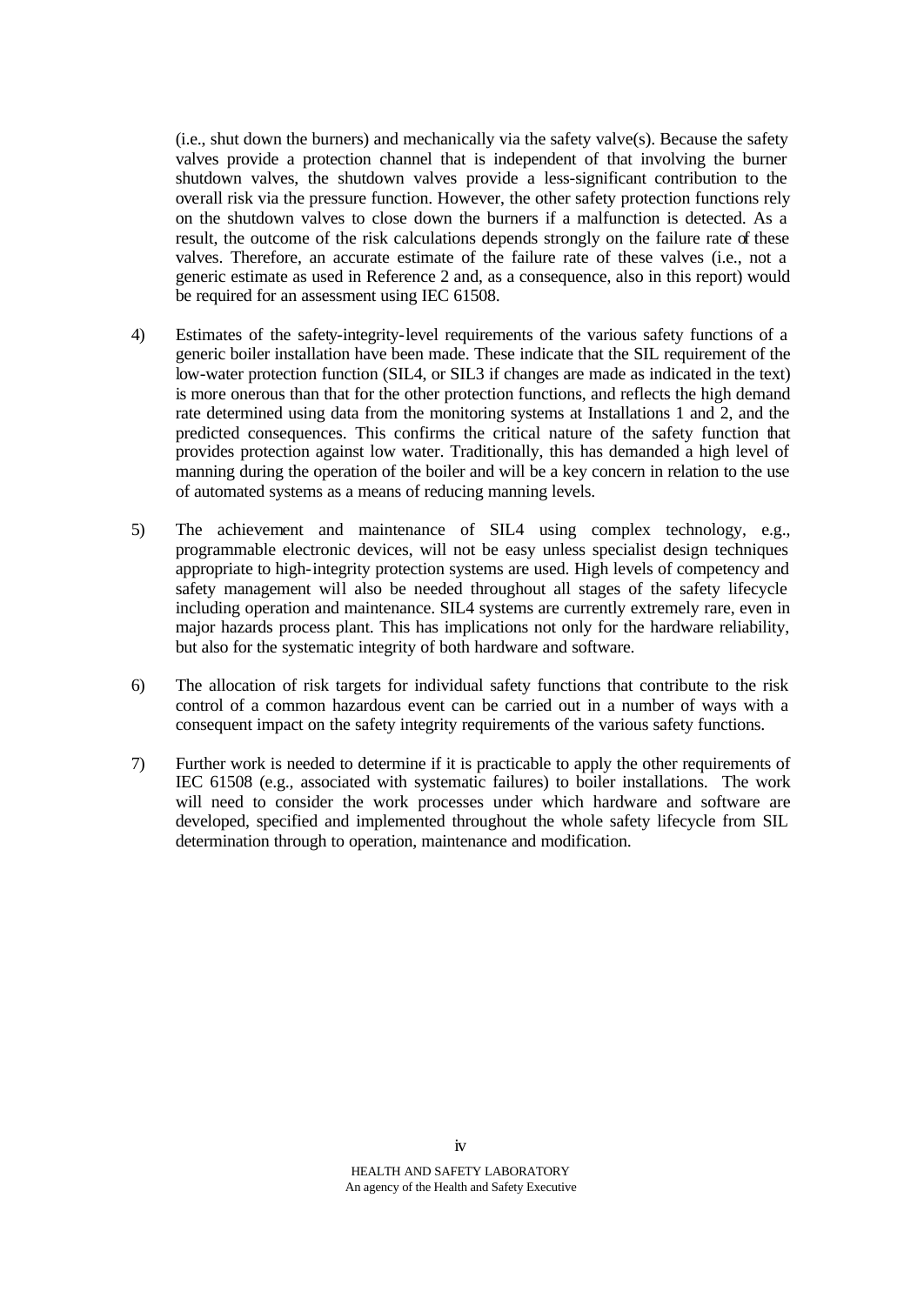# **1 INTRODUCTION**

HSL report 'The application of BS EN 61508 to industrial boiler installations: Report 1 - Hardware reliability aspects", Reference 2, described the quantitative reliability analyses of the safety-related systems of three boiler installations. The analyses determined that, despite a conservative approach being applied, the hazard rates associated with the installations were generally  $ALARP^2$ .

The analyses, intended to form a baseline for future work, predicted the hazard rate expected of the installations. Although the overall aim of the work, of which the analyses formed part, was to assist in the preparation of guidance for a future revision of HSE guidance on this subject (e.g., PM5 - Reference 1) in accordance with the principles of BS EN 61508, the analyses made no reference to this standard. The reason for this is that the analyses were intended to determine the risk presented by current installations. This contrasts with the approach taken by a quantitative analysis according to BS EN 61508, which starts with a target risk and works backwards in order to determine target system failure rates, i.e., is intended to assist the designer in determining the integrity required for the individual functions carried out by the system.

This report describes the approach that would be taken in determining the target risk allocated to each safety function in a boiler installation in order to carry out an analysis based on BS EN 61508; however, the approach will draw heavily on the calculations carried out in the previous analyses. Therefore, it is recommended that the reader becomes familiar with the analyses described in Reference 2.

The author developed the approach with the assistance of Mr W Black of Blacksafe Consulting Ltd under the general direction of a steering group whose members were:

- ? Mr G Hawkins, HSE HIDCD5;
- ? Mr S Brown, HSE NSD4C;
- ? Mr P Pearson, Dalkia Utilities Services;
- ? Mr W (Bill) Black, Blacksafe Consulting Ltd, and
- ? Dr A M Wray, HSL.

l

This report describes each stage of the process of allocating the risk between the safety functions, even though it may be possible to use intuition to avoid some of the (somewhat) iterative processes and still achieve the required goal.

Readers should note that this report is not intended to describe an assessment of the three installations using BS EN 61508. Instead, it is intended to illustrate a methodology for allocating risk between the various safety functions of these installations, so actual values of risk, risk reduction, probability of failure on demand, shown in this report, are for only illustrative purposes.

<sup>&</sup>lt;sup>2</sup> As Low As Reasonably Practicable – see Reference 3. A list of abbreviations will be found at Appendix A of this report.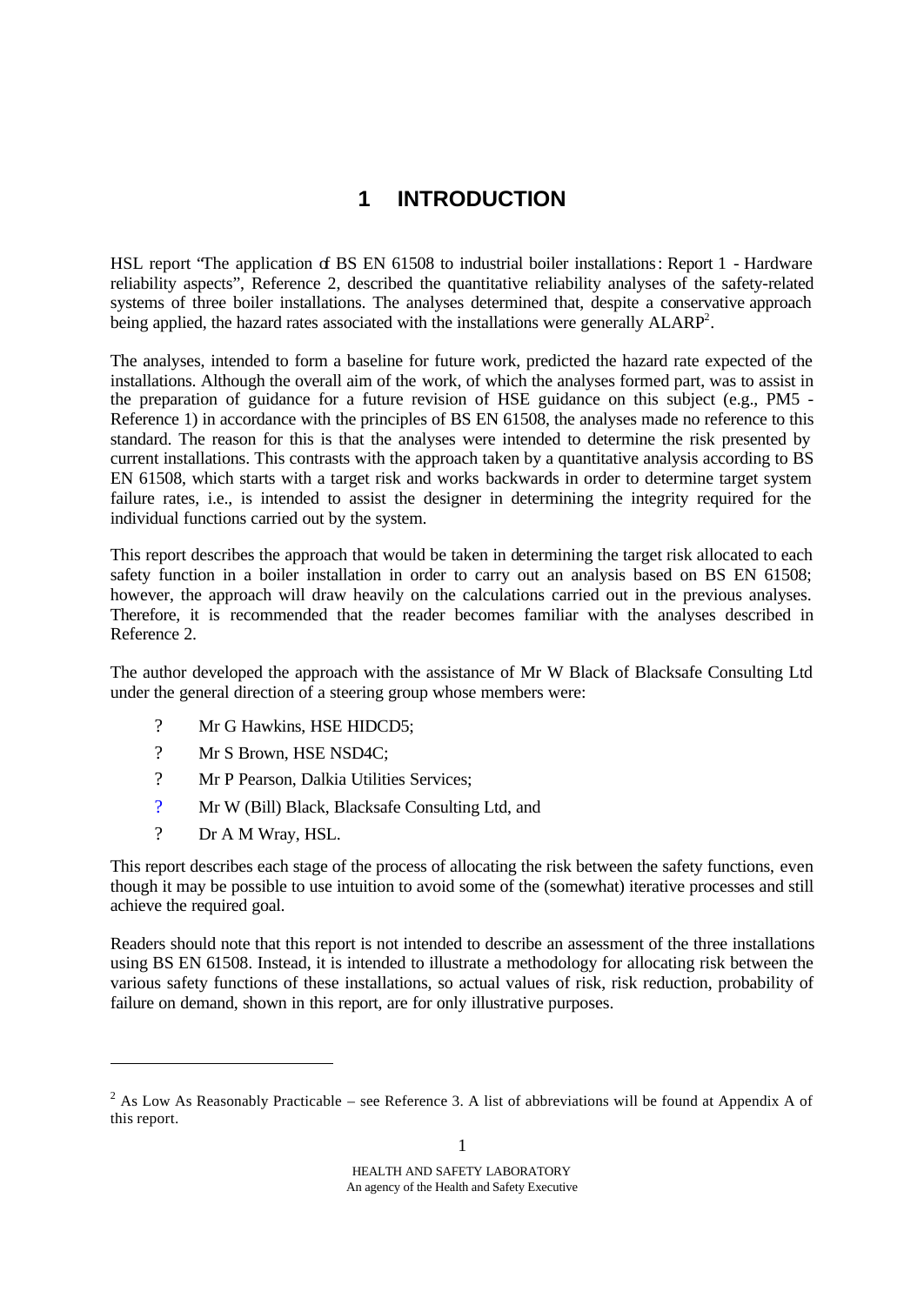Whilst this work, and the related report (Reference 2), provide a comprehensive example of quantified reliability assessment and risk analysis as applied to industrial boiler installations, they should not be regarded as indicative of HSE policy, or as guidance towards meeting statutory requirements at the time of publication of this report.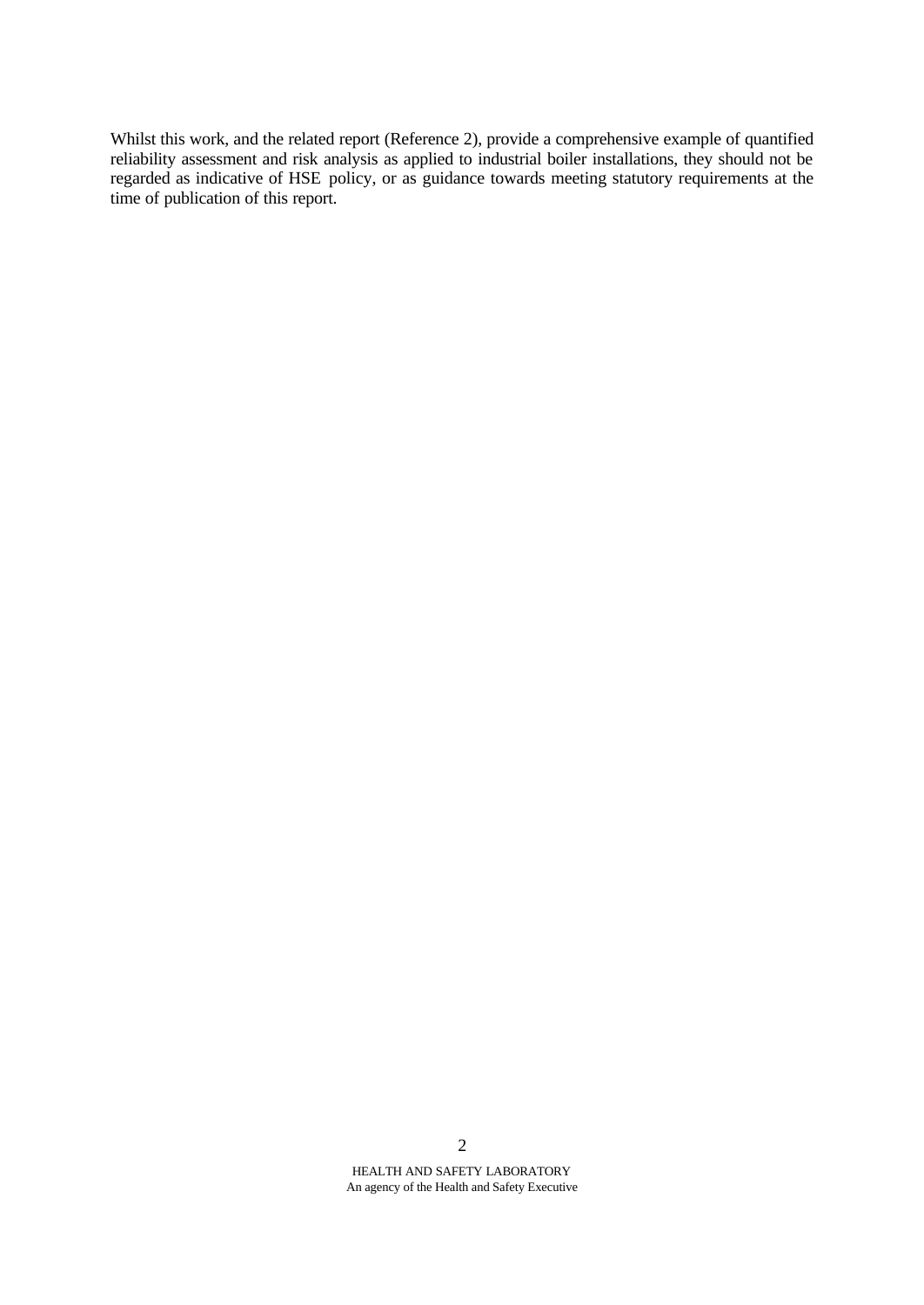# **2 THE BS EN 61508 APPROACH: BRIEF SUMMARY**

The approach to be followed when designing protection systems using BS EN 61508 takes the following steps. (See Part 1 of Reference 4.)

- 1) Determine a list of hazards, and hazardous events, appropriate to the installation and the event sequences leading to these hazardous events.
- 2) Determine the tolerable risk for each hazardous event and then allocate this to the safety functions involved. This can be undertaken using qualitative or qualitative methods. In the UK, criteria for tolerable risk are defined in Reference 3. This document is concerned with overall risk; however, targets for the tolerable risk appropriate to the hazardous events and, hence, to the individual safety functions can be derived from the overall targets given in this document.
- 3) For low-demand-mode safety functions, determine the initial risk at the installation in the absence of the safety function under consideration, but taking into account other relevant risk reduction measures.
- 4) The ratio between the results of Item 2 and Item 3 provides the Target Risk Reduction (TRR) that must be provided, as a minimum, by the safety function under consideration. This is the inverse of the Target Probability of Failure on Demand (TPFD<sub>av</sub>) of the protection system, i.e.,  $TPPD<sub>av</sub>=1/TRR$ , and assumes that the various protection layers have been designed to avoid common-cause failures.
- 5) The TPFD<sub>av</sub> [or Target Probability of Failure per Hour (TPFH) if the safety function is operating in high-demand/continuous mode] will fall into one of 4 ranges defined by Table 2 [Table 3] of Part 1 of Reference 4. This table defines the Safety Integrity Level (SIL) required of the safety function.
- 6) Some aspects of the integrity of the system cannot adequately be defined by the TPFD<sub>av</sub> or TPFH, for example, software quality. The SIL defines a range of qualitative measures that, based on engineering judgement, are considered to be appropriate for the range of TPFDav/TPFH for each SIL. Therefore, the qualitative requirements for each SIL must be applied to the protection system and its design.
- 7) Having obtained the TPFD<sub>av</sub> or TPFH, the hardware can be designed such that:
	- its predicted Probability of Failure on Demand (PFD) is less than the  $\text{TPFD}_{av}$ , or its PFH is lower than the TPFH, i.e.,  $PFD < TPP$ <sub>av</sub> or  $PFH < TPFH$ , depending on the mode of operation (See Reference 4.);
	- it meets the qualitative design requirements described at Item 7, for example, the qualitative aspects may require greater redundancy or particular techniques to be used in the production of the software, and
	- other aspects associated with the subsequent life-cycle stages of the system can be determined from the TPFD<sub>av</sub>/TPFH, for example, the various proof-test intervals that

3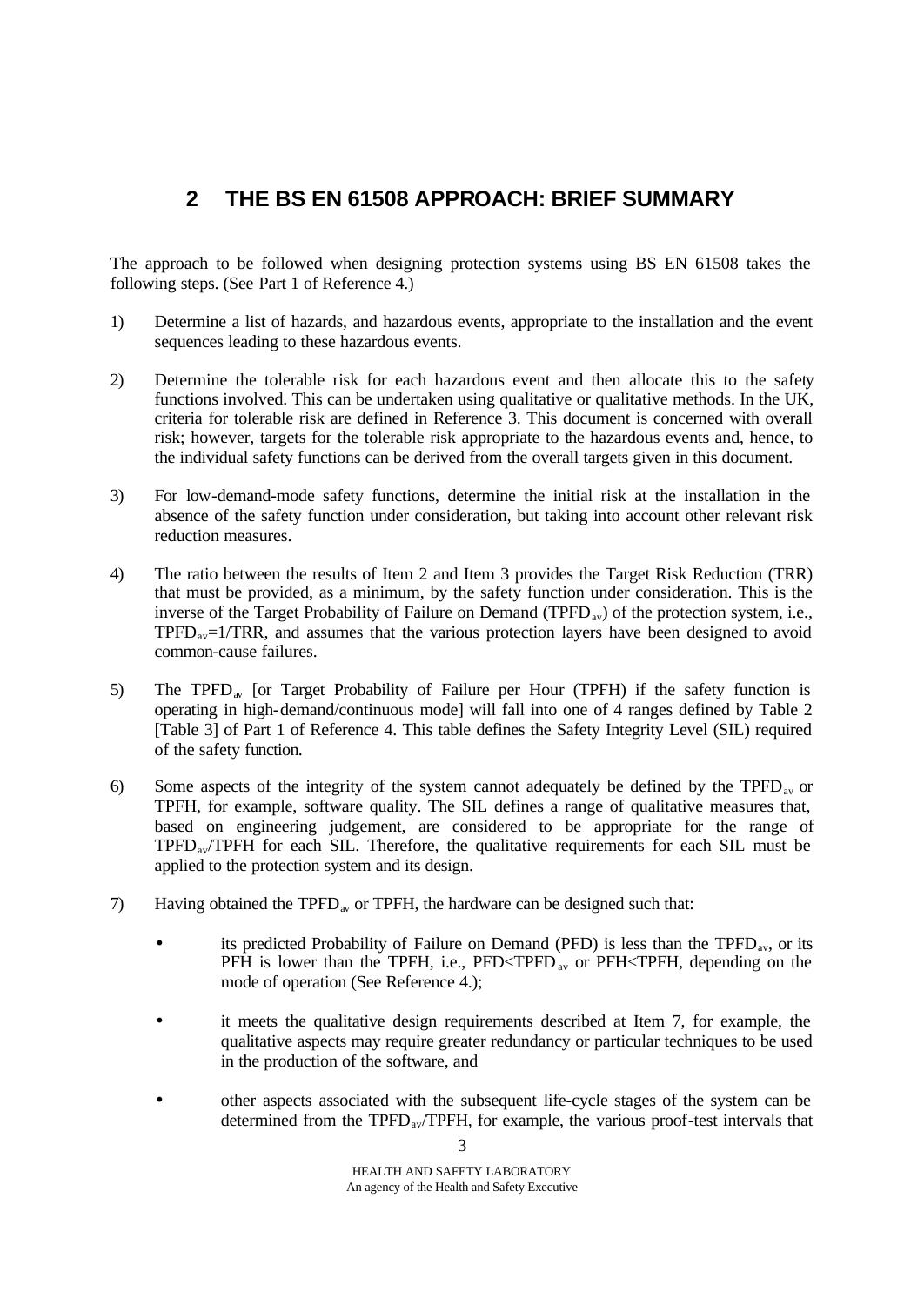must be applied during routine maintenance in order to ensure that the TPFD<sub>av</sub> is actually achieved.

The methodology in this report describes the development of procedures that will be followed in order to complete Steps 1 to 6 for the three boiler installations described in Reference 2.

Where an electrical safety-related system provides a safety function that operates in a continuous demand mode, it may be inappropriate to determine its TPFD<sub>av</sub>. In this case, its TPFH must be determined.

4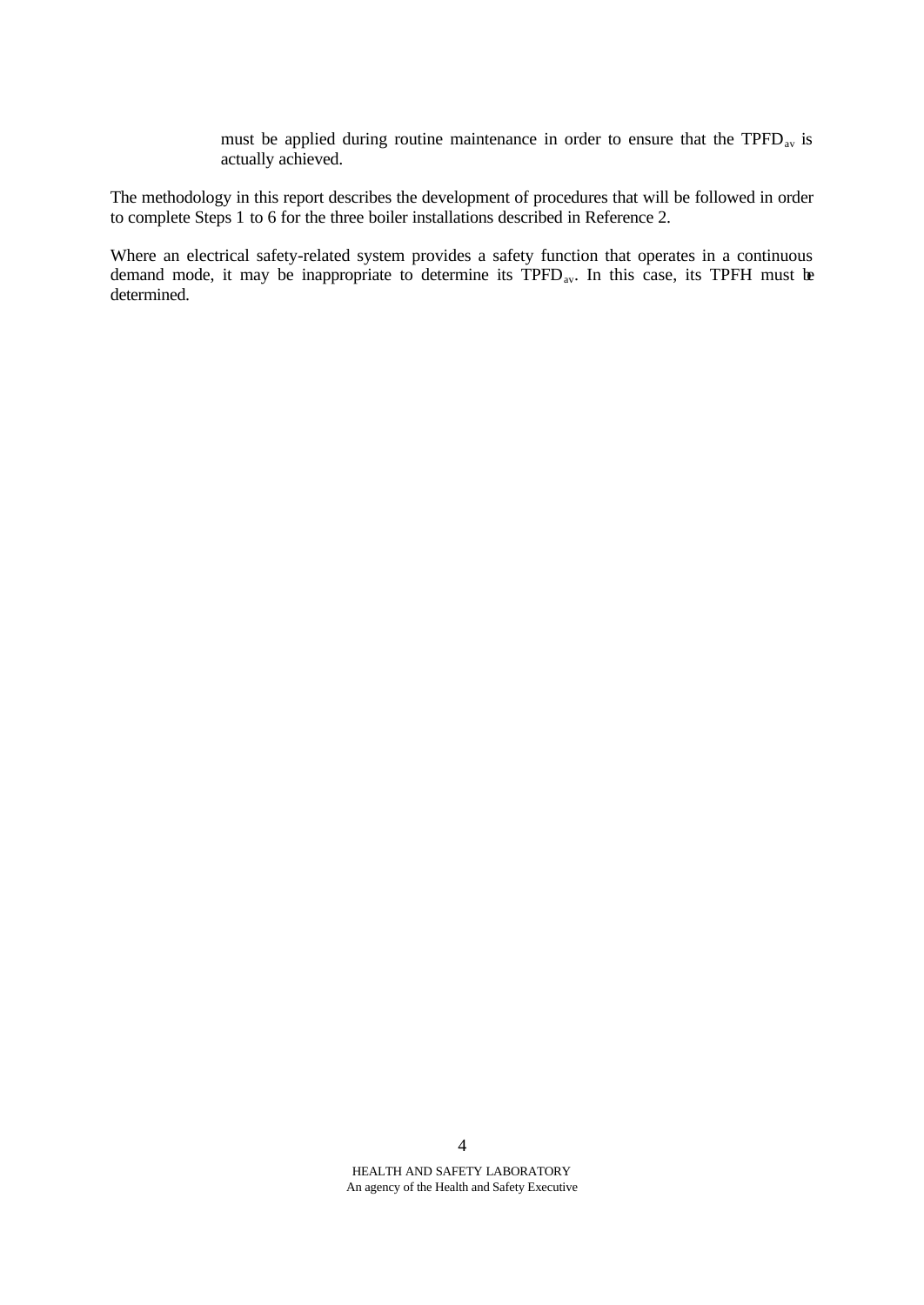# **3 DETERMINING THE TOLERABLE RISK FOR THE INSTALLATION**

Reducing Risks Protecting People (Reference 3) will be used as the basis for determining the tolerable risk. Readers are advised to consider this document when carrying out a risk assessment.

Individual risk, societal risk and cost-benefit criteria should all be considered; however, individual risk normally dominates in cases where the risk is restricted to a small number of workers as is the case for the majority of boiler installations.

## **3.1 INDIVIDUAL, SOCIETAL RISK AND COST-BENEFIT CRITERIA**

An examination of the calculations described in Reference 2, shows that the greatest risk is subjected to the workers at each installation and that, in comparison, the public at large would not significantly be affected by any of the three installations that were assessed. Therefore, we shall base our calculations on individual risk in the case of Installations 1 and 2, where only a single boilerman will receive any significant risk from the installation. In the case of Installation 3, more than one person is exposed to the risk. For the purposes of the examination described in Reference 2, the mean individual risk of those persons on site was determined, and was taken to be the total risk divided by the number of persons on site (i.e., 8). Consideration should be given to the fact that a hypothetical person is very unlikely to be exposed for more than 25% of the time. (This assumes: a working week of 48 hours and that 46 weeks are worked per year, allowing for holidays, illness, etc.)

In the case of installations in which the risk to a large number of people would dominate, such as an aeroplane or nuclear power plant, societal risk should be determined. This would generally apply where members of the public were exposed in large numbers, as would be the case if, for example:

- Installation 1 were located close to a school;
- Installation 2 were located within the main hospital building (or there would be significant patient consequences if there were a loss of the steam supply), or
- Installation 3 were located within a laundry forming part of a busy shopping centre.

The risks to on-site workers are shown by Reference 2 to dominate the overall risk at the installations under consideration. For example, the overall risk calculated for the boilerman at Installation 1 was a factor of 5.5 higher than the risk to persons outside the boilerhouse, mainly because of the remote location of the boilerhouse. If the boilerhouse had been located near a busy thoroughfare, the societal risk would significantly have been increased. In such circumstances, the public's perception of risk is not linear with the number of people at risk, leading to a need for proportionally greater risk reduction as the hazard level increases. As individual risk dominates in the installations under consideration, the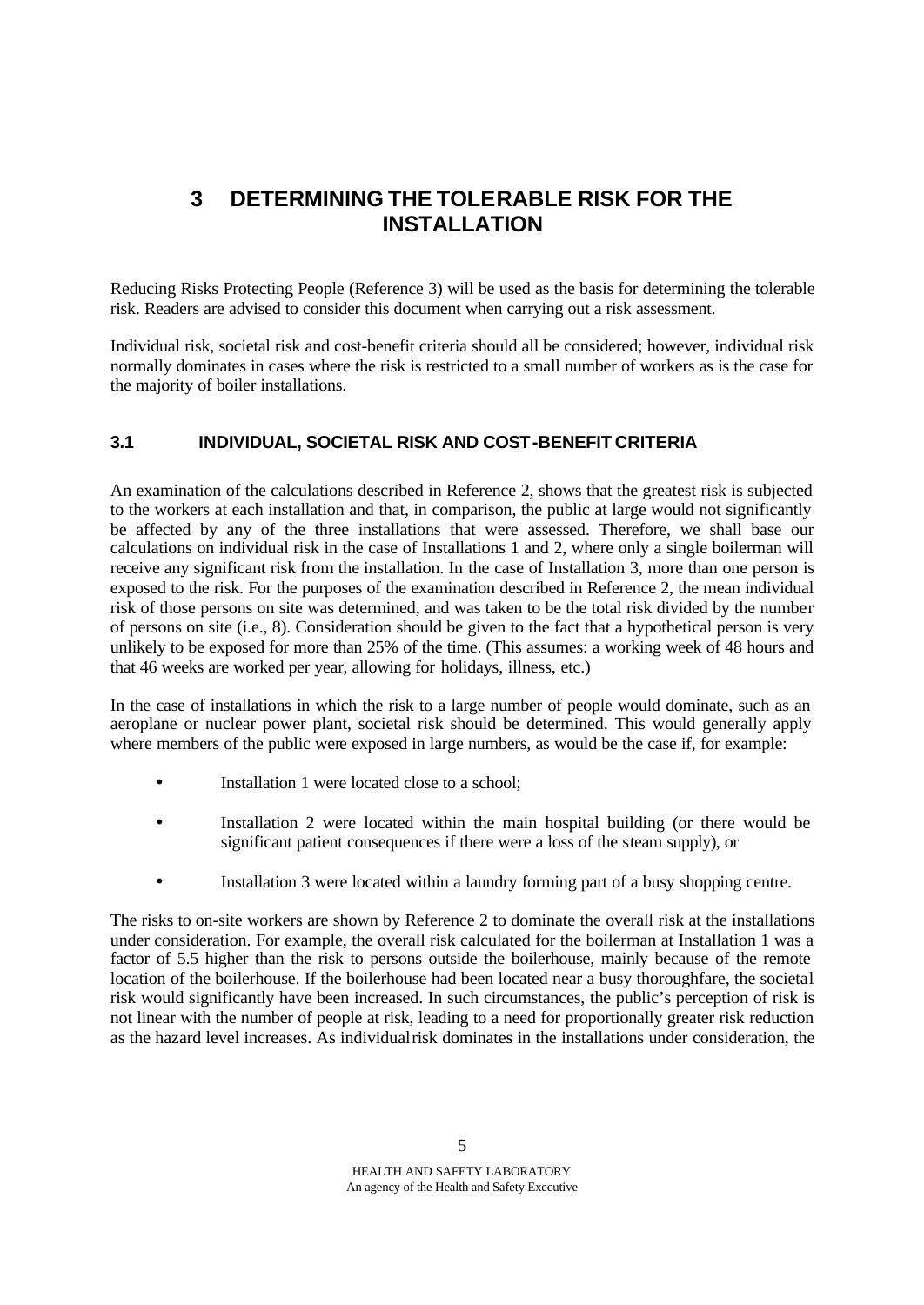risk assessments that will be followed will be based on individual risk and not societal risk<sup>3</sup>. However, the methodology to be described could be applied in either case.

In addition to the normal consideration of risk, if many people are at risk, one must take into account the risk aversion factor. This allows for the public perception of risk rising much faster than the number of people (N) actually at risk. As a general rule, the risk aversion factor is proportional to  $N^{1.5}$ or  $N^2$  and societal risk becomes significant where the occupancy is greater than about 5.

If the consequences of any of the hazards are so severe that off-site risks become significant, these risks should be included in the assessment. The off-site risks have not been considered in this assessment only because:

- Reference 2 has already shown them to be small in comparison to the on-site risks,
- there is little, if any, risk to the public;
- the occupancy is  $\leq 5$ , and

l

• to simplify and, therefore, improve the clarity of this report.

In addition, it will be necessary to establish the cost of providing any further reductions in the risk, i.e., the ALARP principle (See Reference 3.) will need to be applied. Since the individual risk is like ly to be reduced to a low value, and there are few exposed persons, it is unlikely that there will be a significant benefit (in terms of cost) in reducing the risk further. A cost-benefit analysis can be considered once the residual individual risk has been determined.

### **3.2 DETERMINATION OF TARGET RISK FOR THE SAFETY FUNCTIONS**

Reference 3 indicates that the upper tolerable limit of risk of death to any individual is 1 in a 1000 per annum, but qualifies this by stating that the actual individual risk is normally well below this value. We could choose an arbitrary value of risk as our starting point, in order to ensure that the level of risk was well below the upper limit; however, instead, we shall work downwards from this upper limit. Therefore, our aim is to ensure that the overall individual risk to our boilerman<sup>4</sup> is less than  $10^{-3}$  per year.

This upper limit of risk results from all sources of risk associated with the workplace. In the case of our boilerman, it will include his journey between sites (but not his journey to work), trips and falls, etc. Table 1 gives examples of the workplace risks that our boilerman must face<sup>5</sup>.

 $3$  As a general rule, societal risk should be considered in addition to individual risk when the occupancy associated with a hazard exceeds about 5.

 $4$  If the upper limit of risk of death to any individual is 1 in a 1000 per annum, it follows that the hypothetical individual to which it applies must be the most vulnerable to the hazard. By definition, this must be the boilerman at Installations 1 and 2.

 $<sup>5</sup>$  The tables throughout this report are linked to spreadsheets that carry out the relevant calculations. Because of</sup> the uncertainty in the calculations, only two significant figures are displayed; however, the underlying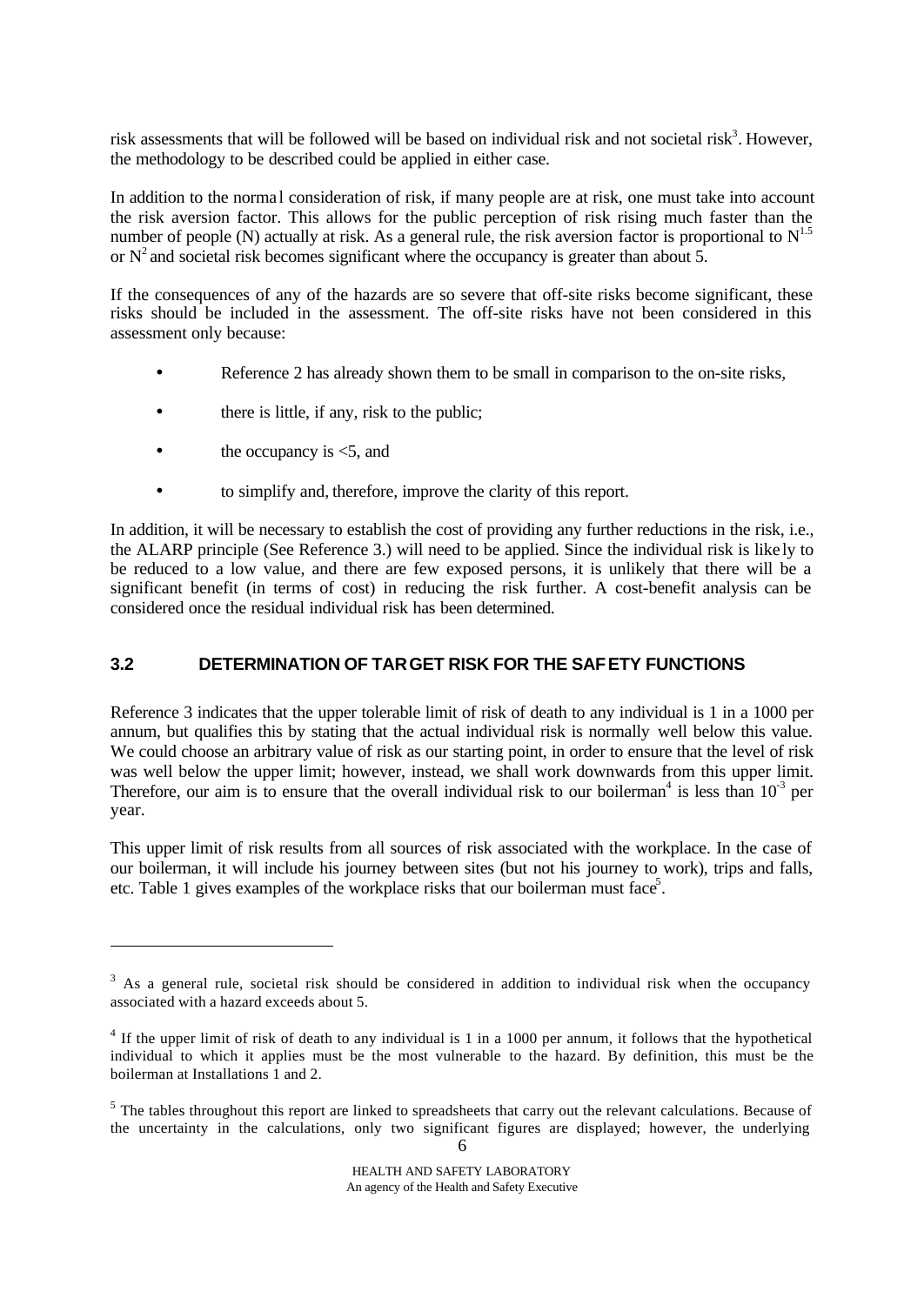| <b>Hazard</b>                                       | <b>Risk</b>       | Unit of measurement   |
|-----------------------------------------------------|-------------------|-----------------------|
| Risk of injury travelling to work (Reference 3)     |                   | 7.0E-07 per kilometre |
| (assume daily trip of 10km between sites)           | $1.4E-05$ per day |                       |
| (assume 220 workdays per year)                      |                   | $3.1E-03$ per year    |
|                                                     |                   |                       |
| Risk of death from a road accident: overall         |                   | $6.0E-05$ per year    |
| During journey between sites                        |                   | $2.6E-05$ per year    |
|                                                     |                   |                       |
| Risk of death: all types of accidents (Reference 3) |                   | $2.5E-04$ per year    |

**Table 1: Examples of typical workplace risks**

It will be seen that, assuming that our boilerman travels 10km to and from the site of the installation as part of his daily working routine for 220 days of the year, his risk of injury associated with only his journey will be  $3.1_{10}$ -3 per year, and his overall risk of death will be  $2.6_{10}$ -5.

In the design of a boiler control system, we have no control over the work-related risks that are present but which are unrelated to the operation of the boiler. Therefore, to ensure that the risk of failure of the boiler-control functions does not provide a significant contribution to the overall risk, we must ensure that the contribution from the boiler-control functions is significantly below the upper limit. To achieve this, we shall take our target level of risk for all hazards associated with boiler-control functions to be 10% of the upper limit. This leads to the initial target risk associated with the overall boiler installation being  $10^4$ .

The boilerman's risk of death from driving is about  $2.6<sub>10</sub>$ <sup>-5</sup> per year, which is included in his overall risk of death from all types of accident of  $2.5_{10}$ <sup>-4</sup> per year. By ensuring that the target risk from the entire boiler installation is less than  $10<sup>4</sup>$  per year, we shall automatically ensure that the overall risk of death faced by our boilerman is less than  $10^{-3}$  per year (and probably less than  $3.5_{10}$ <sup>-4</sup> per year).

It should be noted that the road-related risk for our boilerman has been assumed to be 2.  $6_{10}$ <sup>-5</sup> per year, which is similar to a typical home-to-work journey. However, if it were necessary for our boilerman to visit a large number of sites each for a short period or the sites were in, for example, the Buxton area, where road-related risks are high, the time spent driving between sites may introduce a significant risk that would need to be taken into account in its own right. In this case, suitable precautions would be required, for example, sending drivers on an advanced driving course.

## **3.3 THE "AS LOW AS REASONABLY PRACTICABLE" (ALARP) CONCEPT**

Reference 3 suggests a "Value for Preventing a Fatality" (VPF) of £1,000,000 at 2001 prices. Allowing for inflation, the corresponding value would be about £1,100,000 in 2004. Table 2 shows the calculations, which determine, and use, the target risk in monetary terms to determine the funds available for further risk reduction.

l

calculations will employ greater precision. Therefore, if an attempt to confirm the calculations is made, the correlation may not be exact.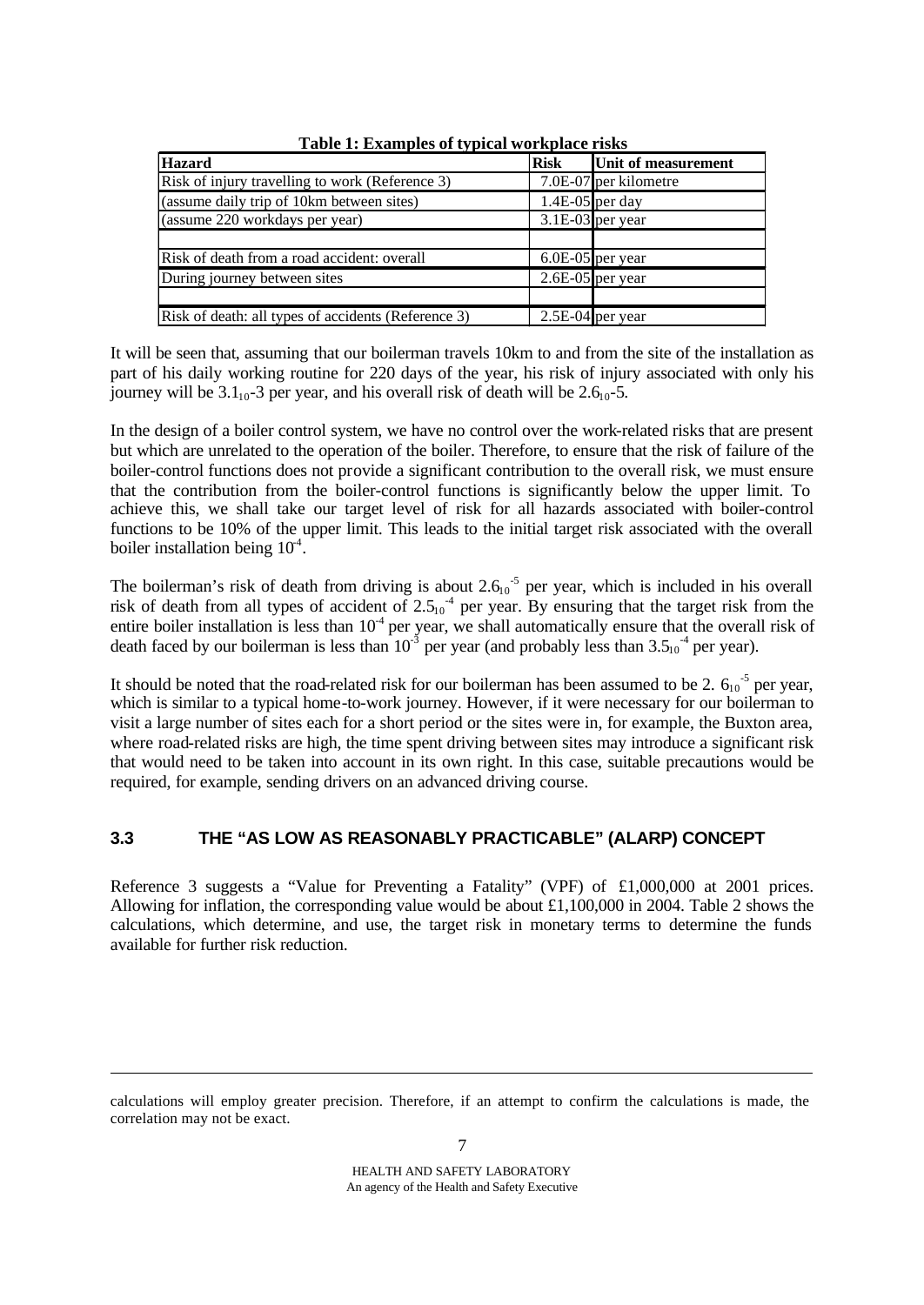|                                                 |                     | Units            |
|-------------------------------------------------|---------------------|------------------|
| Value for preventing a fatality                 | £1,100,000 per life |                  |
| Overall risk                                    |                     | 1.3E-04 per year |
| Overall risk in monetary terms                  |                     | £143 per year    |
| Assume equipment life of, e.g., 7 years         | £1,001              |                  |
| Allow for the number of people at risk, e.g., 2 |                     | £286 per year    |
| Assume equipment life of, e.g., 7 years         | £2,002              |                  |

**Table 2: Calculation of risk in monetary terms**

For the three installations examined in Reference 2, the mean overall risk was  $1.3<sub>10</sub>$ -4. Table 2 shows that the risk can be converted into a cost per year, which can be totalled over the expected life (e.g., 7 years) of any equipment that is installed. The calculation suggests that £2,002 would be available for risk reduction over the lifetime of the equipment, assuming that two persons were at risk.

In the case of an installation where only the boilerman is at risk, Table 2 suggests that, if a significant (e.g., a factor of 10) reduction in the risk of the entire installation can be obtained by spending £1,138, or less, on the control system then this definitely should be spent.

If the calculation were carried out individually for each safety function (using the contribution to the risk from that safety function), the most cost-effective means of reducing the overall risk could be determined. For example, it may be that the integrity of a single function, which provides a large contribution to the overall risk, can be increased at a relatively low cost.

It should be noted that, in most cases, this will not be practical. To achieve a significant reduction in risk, it will be necessary to reduce the probability of failure on demand by a factor of approaching 10, leading to the next higher safety integrity level. However, as a general rule, the annual capital and maintenance costs required to achieve this are likely to exceed the value of £143/per person/year shown in Table 2.

The Gross Disproportion Factor<sup>6</sup>, GDF, can be used to determine the upper limit of cost above which a further risk reduction is unnecessary. In this case, if

#### Costs / Benefits > GDF

then the cost of implementing the measure cannot be justified by the reduction in the risk, and the resultant cost saving, that it produces. It is unlikely that GDF will have a value in excess of 10, and it may be possible to justify a value less than this. For example, a GDF of 3 may be appropriate for a worker, but a range of 2 to 10 may be applicable to the public, depending on the level of risk involved (e.g., ranging between a single member of the public to many members of the public).

l

<sup>&</sup>lt;sup>6</sup> The UK Courts have decided that practicable measures to reduce risk can be ruled out as being unreasonable only if the cost of implementing them would be grossly disproportionate to the reduction in risk - hence, the Gross Disproportion Factor.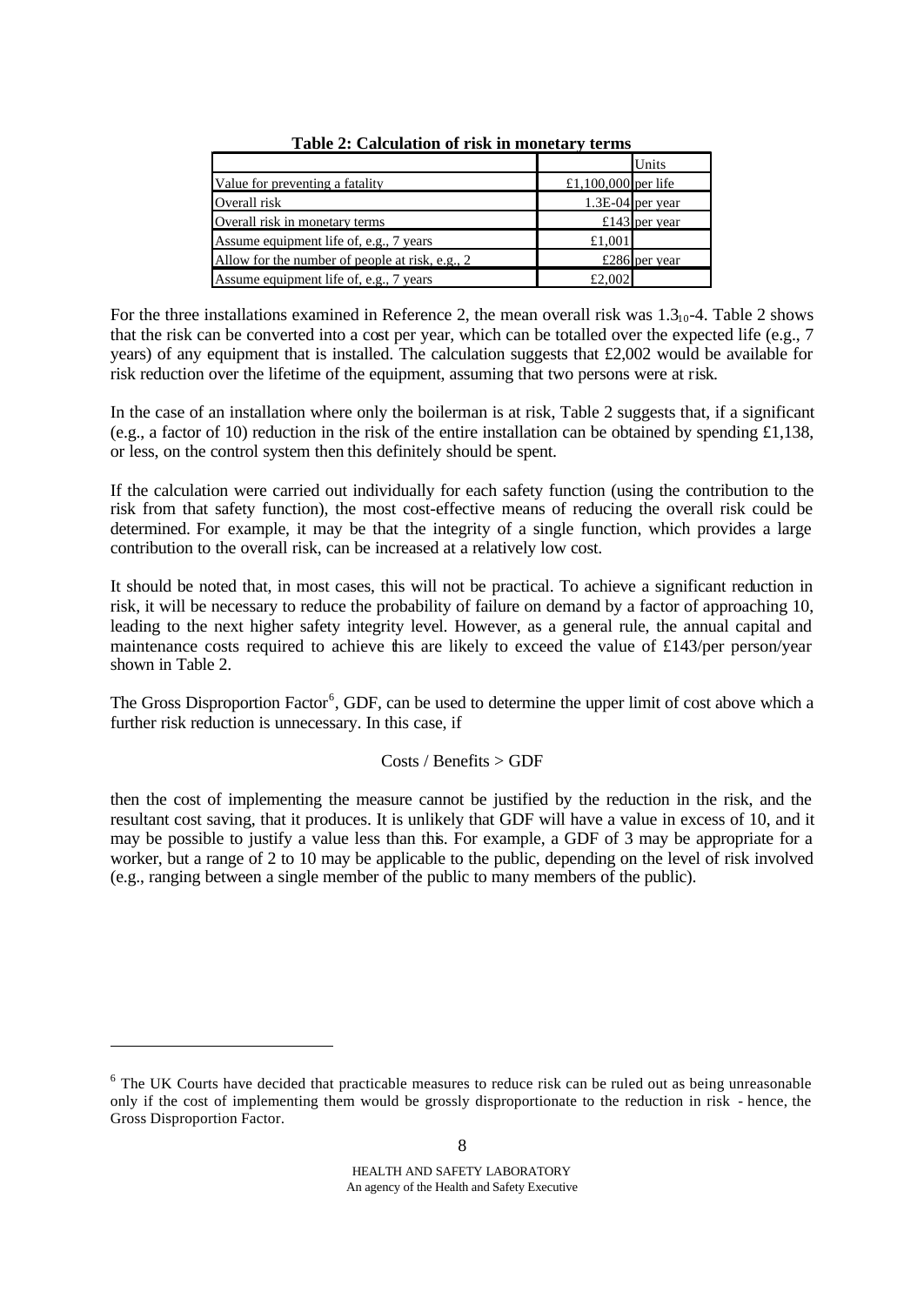# **4 INITIAL DETERMINATION OF THE TARGET RISK REDUCTION FOR EACH SAFETY FUNCTION**

Reference 2 identifies a number of hazardous events associated with each installation, most of which are not under the control of the boiler control/protection system(s). There are 10 hazardous events, which are related directly to the boilers. If we are initially to assume that the same risk should be associated with each hazardous event, we can divide the target risk for the entire installation by 10, as a starting point, in order initially to determine the target residual risk associated with each safety function. The functions should be considered for each individual boiler, and the targets set accordingly, rather than considering, for example, the low-water function applied to all of the boile rs together, which would be the case only if a single control/protection system controlled/protected all of the boilers.

The basis of the approach is to ensure that the probability of death, to which our boilerman is subjected:

- associated with all work-related hazards, is less than  $10^{-3}$  per year;
- associated with the single boiler hazard, is less than  $10<sup>-4</sup>$  per year, and
- associated with any one hazardous event associated with the boiler, is less than  $10<sup>5</sup>$ per year.

If the latter is ensured, it can justifiably be argued that the previous criteria are also ensured.

Unfortunately, because of the complex way in which the various safety devices interact (for example, the three safety valves, the two burners and the different operating modes<sup>7</sup> of the burners when providing less than 17% of full output) the safety functions are also complex. Considering only the pressure-related safety function of the electrical system, this must be subdivided into the individual safety subfunctions that protect against the over-pressure event. (It may be possible to neglect some of the operating modes; however, until we have determined their impact on the overall risk, such a possibility can be considered only conjecture at this point.)

The first task to be carried out is to determine the actual risk reduction provided by each individual protection function carried out by the non-electrical<sup>8</sup> protection systems. In effect, we shall estimate the risk if the safety function were not implemented and then calculate the factor by which this must be reduced in order to achieve our target risk for that safety function. To facilitate this, we shall make use of the calculations already described in Reference 2.

l

 $\alpha$ 

 $<sup>7</sup>$  The risk associated with some of the safety functions must be calculated differently according to the operation</sup> of other protections systems or operator presence. Therefore the functions have been divided into subfunctions in order to allow the different risks to be calculated.

<sup>&</sup>lt;sup>8</sup> This report will not differentiate between an electrical, electronic or programmable-electronic protection system, referring to any as electrical. An example of a non-electrical protection system would be a safety valve.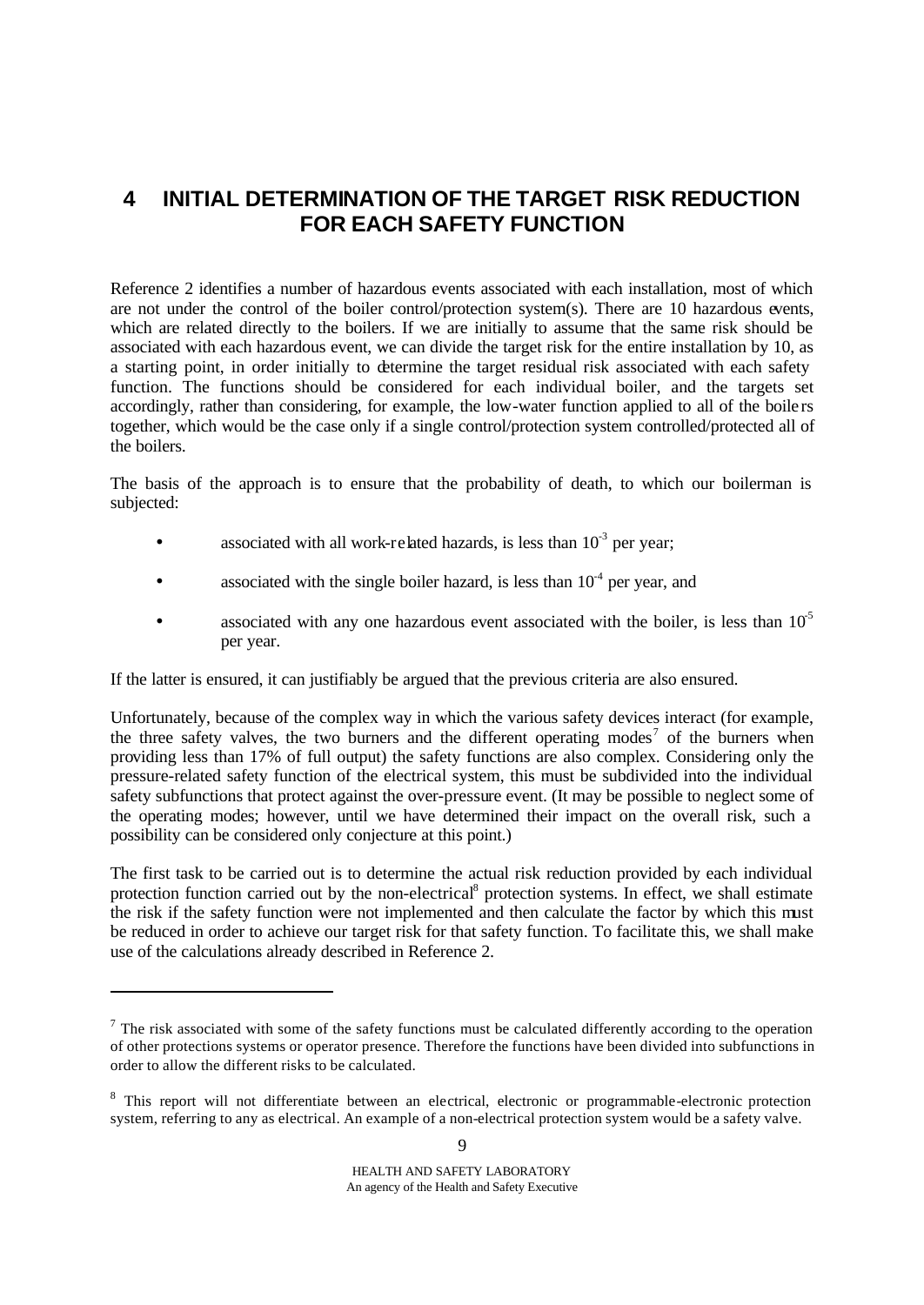In the UK, a steam boiler designed and manufactured in accordance with BS 2790: 1992 (Reference 6) must be fitted with an adequately rated safety valve and a pressure control switch linked to the firing system (see clauses 8.1.1.3 and 9.2.2). The purpose of the 'pressure stat.' is to turn the firing system on and off as required to maintain the desired steam pressure (and hence saturated steam temperature). Note that once the firing system has been turned off following a signal from the pressure stat., it may restart automatically once the pressure has fallen below the set point of the switch. Manufacturers of steam boilers may now choose to show compliance with BS EN 12953 (Reference 5), which specifies the use of an adequately rated safety valve and a pressure limiter that will cut off and lockout the heat supply (i.e. following a high pressure trip signal from the boiler the firing system is automatically shut down and must be manually reset before it can restart). In view of the latter, and that Reference 2 examined the boiler over-pressure protection function, this report will continue the calculations for the pressure function right through to the SIL determination. The calculations associated with the overpressure protection function will be shown in *italics,* which are included for information. It will be found that, because of the additional protection provided by the safety valves, the risk reduction required of the electrical pressure protection function is very small compared to the target risk for the overall pressure protection function.

## **4.1 INSTALLATION 1 (LARGE INDUSTRIAL SITE)**

Details of this installation can be obtained from Reference 2.

Readers should remember that the values used in the calculations for an assessment based on BS EN 61508 should differ slightly from those described in Reference 2, especially in relation to the lowwater function, because calculations or comparisons described in this report will take into account that:

- Contactor K4 incorporates redundancy following changes having been made subsequent to the examination described in Reference 2, and
- a 70% confidence level for the failure rate of components is required by BS EN 61508. Therefore, in this report the failure rate of the low-water sensor, used in either Installations 1 or 2, is determined with this confidence level.

### **4.1.1 Pressure-related hazards**

The electrical system providing protection against over-pressurization of the boiler was shown in Reference 2 to provide a number of safety sub-functions according to the combinations of failure of the other control/protection systems. These are:

- 1) control the pressure when running at <17% of full output;
- 2) act as a protection system and close the valves for one specific gas train, i.e., the one corresponding to a single runaway burner, if the proportional control system of one burner fails;
- 3) act as a protection system and close the valves for either gas train, i.e., to shut down one of a pair of runaway burners, if the proportional control systems of both burners fail, or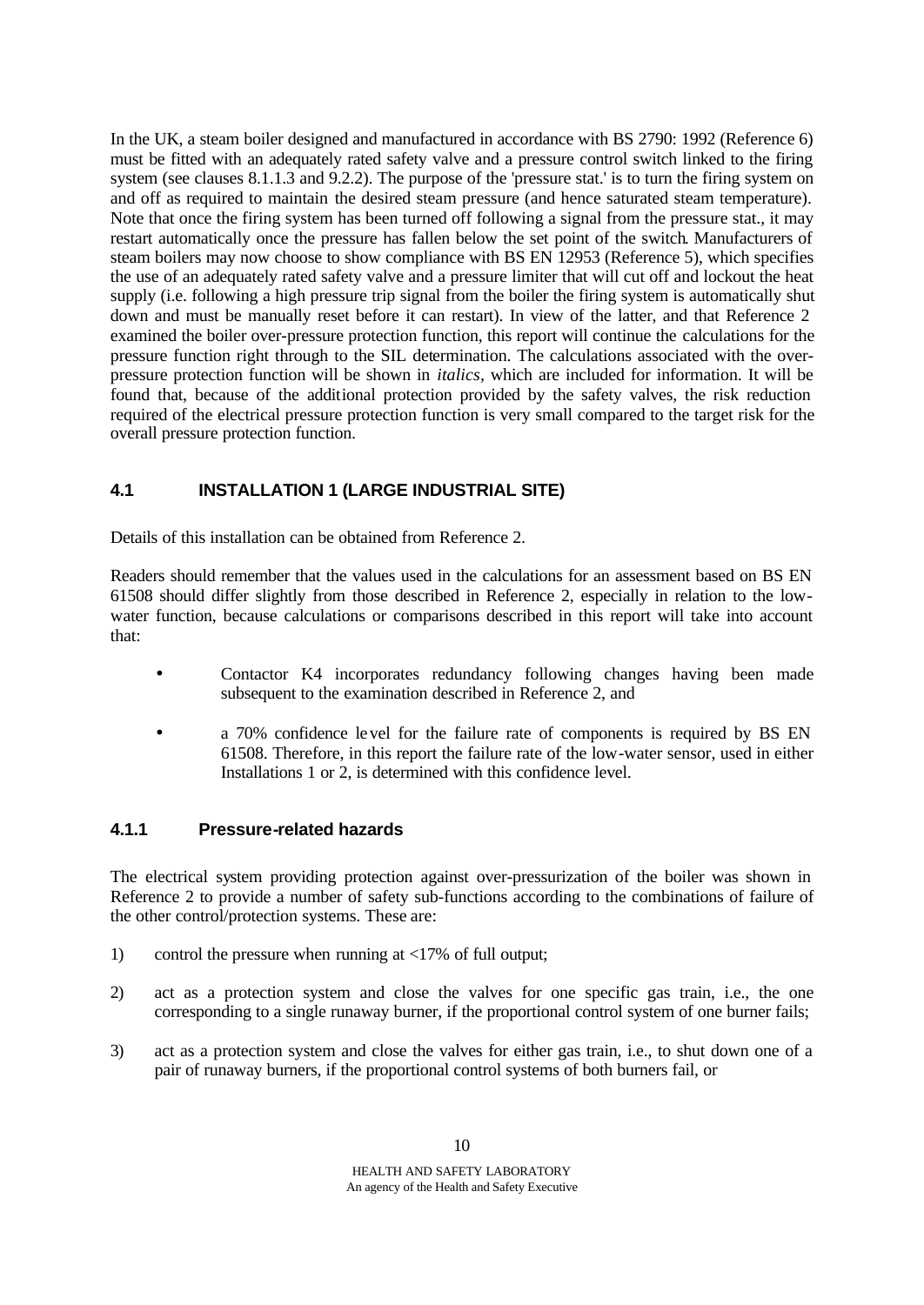4) act as a protection system and close the valves for both gas trains, i.e., to shut down both runaway burners, if the proportional control systems of both burners fail.

Rearranging Table A1 of Reference 2 shows that these modes receive demands according to Table 3.

| Case | Steam load                          | Proportional controller failure | Safety valve failure | Demand on:                |
|------|-------------------------------------|---------------------------------|----------------------|---------------------------|
|      | $\langle 17\% \text{ only} \rangle$ | No failure required             | All three valves     | Either or both gas trains |
| 2    |                                     | One burner                      | Any two valves       | One specific gas train    |
| 3    | Any load                            | <b>Both burners</b>             | Any two valves       | Both gas trains           |
| 4    |                                     | <b>Both burners</b>             | Any one valve        | Either gas train          |

**Table 3: The combinations of events/failures leading to demands on the safety sub-functions**

If we now determine the theoretical demand rate for each of the safety sub-functions, we obtain the values shown in Tables 4A; however, because the safety system operates in continuous demand mode for Case 1, we must calculate the target probability of failure per hour (TPFH) for this particular safety sub-function as is shown in Table 4B.

#### **Table 4A: Determination of the target risk reduction for Installation 1 - Pressure**

| Case | Safety sub-function          | Demand rate | Vulnerability | Occupancy | <b>Boilers</b> | <b>Initial risk</b> | <b>Target risk</b> | TRR         |
|------|------------------------------|-------------|---------------|-----------|----------------|---------------------|--------------------|-------------|
|      | Close one specific gas train | $5.8E - 04$ |               | 0.009     |                | 1.5E-05             | $2.5E-06$          | $6.1E + 00$ |
|      | Close either gas train       | 6.8E-03     |               | 0.009     |                | 1.8E-04             | $2.5E-06$          | 7.2E+01     |
|      | Close both gas trains        | 2.3E-04     |               | 0.009     |                | 6.0E-06             | $2.5E-06$          | $2.4E + 00$ |

Note: The units of all rates are "per year".

#### **Table 4B: Determination of the target failure rate for Installation 1**

| lCase | <b>Safety sub-function</b>           | <b>⊺ar</b> ɑet risk | $\text{PFD}_{\text{(other)}}$ | Vulnerabilitv | Occupancy | <b>Boilers</b> | <b>Risk time</b> | TPFH   |
|-------|--------------------------------------|---------------------|-------------------------------|---------------|-----------|----------------|------------------|--------|
|       | Close<br>either/both ؛<br>gas trains | 2.5E-06             | .4E-03                        |               | 0.210     |                | v.c              | .7E-03 |

**Notes** 

1) The units of all rates are "per year".

2) Case 1 applies for 60% of the time (standby) and has been taken into account in determining the TFR.

3) Risk time shows the fraction of time during which this sub-function is active.

Tables 4A and 4B show that there are 4 safety sub-functions involved in pressure control. Because pressure control was allocated a target risk of  $10^5$ /year, the initial target risk has been equally divided between them, giving an initial target risk of  $2.5 \times 10^{-6}$ /year for each safety sub-function.

## *4.1.1.1 Table 4A: Explanation*

As described previously, the demand rate on a safety function has been calculated to be the hazard rate assuming that the PFD of the safety function is 1. For example, the demand rate for Case 2 of Table 4A was calculated to be the rate of either burner failing to a high output multiplied by the probability of two of the safety valves concurrently failing.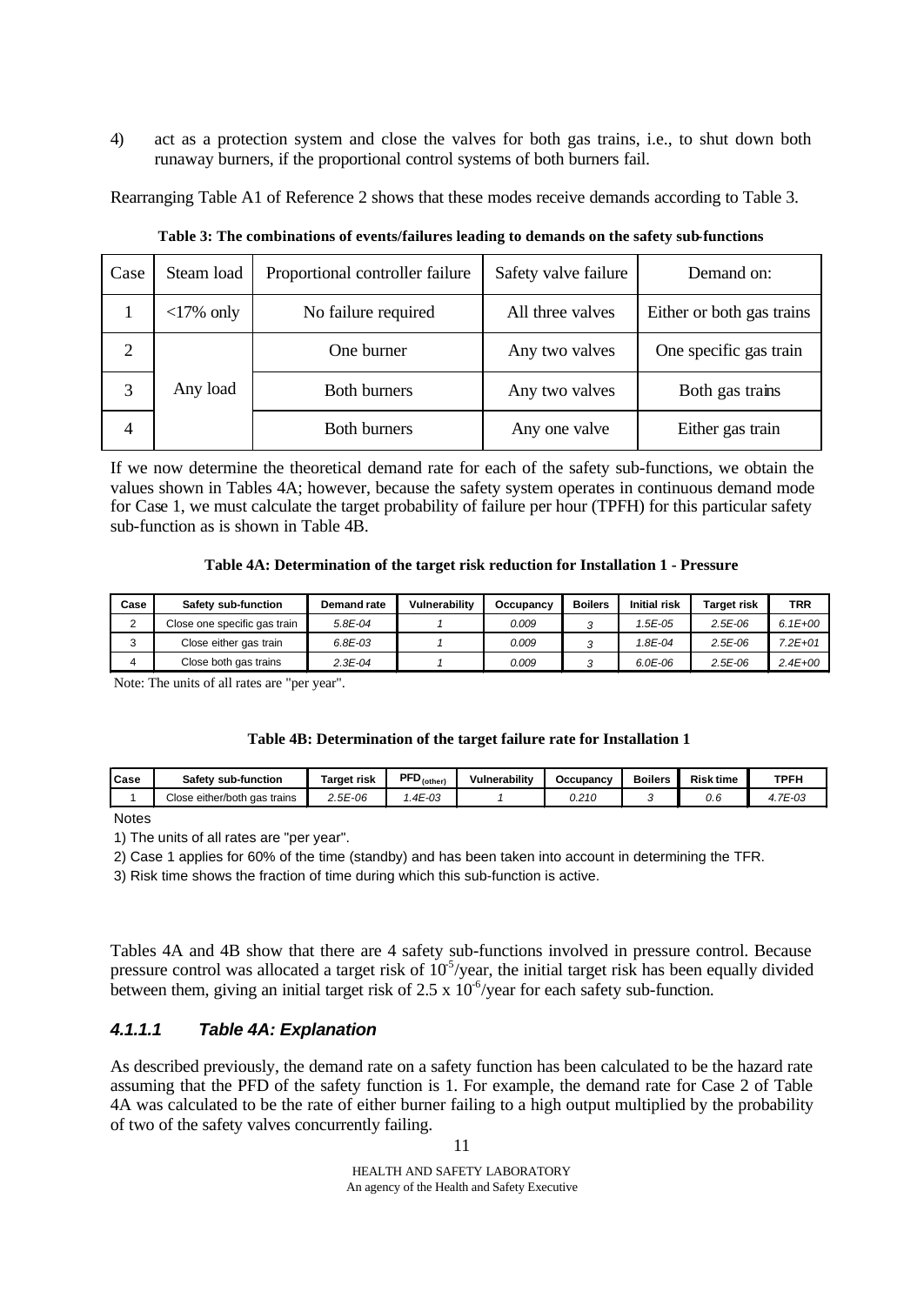It is assumed that the boilerman will be killed if a pressure failure of the boiler occurs whilst he is anywhere in the boilerhouse. Therefore, a value of 1 has been assumed for the "Vulnerability" column.

The "Occupancy" column indicates the fraction of all time that the boilerman is in an area of risk. This takes into account:

- days worked per year;
- number of visits per day, and
- the duration of the visits or the duration of risk (e.g. the time taken to shut-down the boiler with a safety valve blowing as the boilerman arrives at the site), as appropriate.

Clearly, the overall risk depends on the number of boilers that contribute to the risk. As there are three boilers at Installation 1, the "Boilers" column is set to 3.

The "Initial risk" column contains the initial risk (in deaths per year) presented by the installation in the absence of the safety function under consideration. In this case, it is the product of the values in the: "Demand rate"; "Vulnerability"; "Occupancy", and "Boilers" columns.

We have already determined the Target risk so, by determining the ratio between this and the initial risk, we can determine by how much the initial risk must be reduced in order to reach the target risk. This is the value shown in the "TRR" column.

In Reference 2, purely to simplify the calculations, the demand rate on the loss-of-forced-draught safety function was considered to be the rate of coincidences between losses of forced draught and failures of the vent valve to open. In the calculations in this report, the demand rate on the loss of forced draught protection is the rate at which the forced draught actually fails.

### *4.1.1.2 Table 4B: Explanation*

Table 4B is very similar to Table 4A. However, in this case, our safety-related system is controlling the boiler temperature, not acting as an independent protection system for another controller. In this case, we must determine the rate of failure instead of risk reduction.

The "Target risk" column was determined as for Table 4A.

The PFD<sub>(other)</sub> column shows the probability of failure on demand of the appropriate combination of safety valves (in this case, any two).

With the occupancy, vulnerability and boilers determined as for Table 4A, the TPFH can be calculated by dividing the target risk by the values in the: "PFD<sub>(other</sub>)"; "Vulnerability"; "Occupancy", and "Boilers" columns.

### **4.1.2 Low-water hazards**

Table 5, which was calculated in a similar way to Table 4A, shows the theoretical demand rate for the low-water safety functions.

12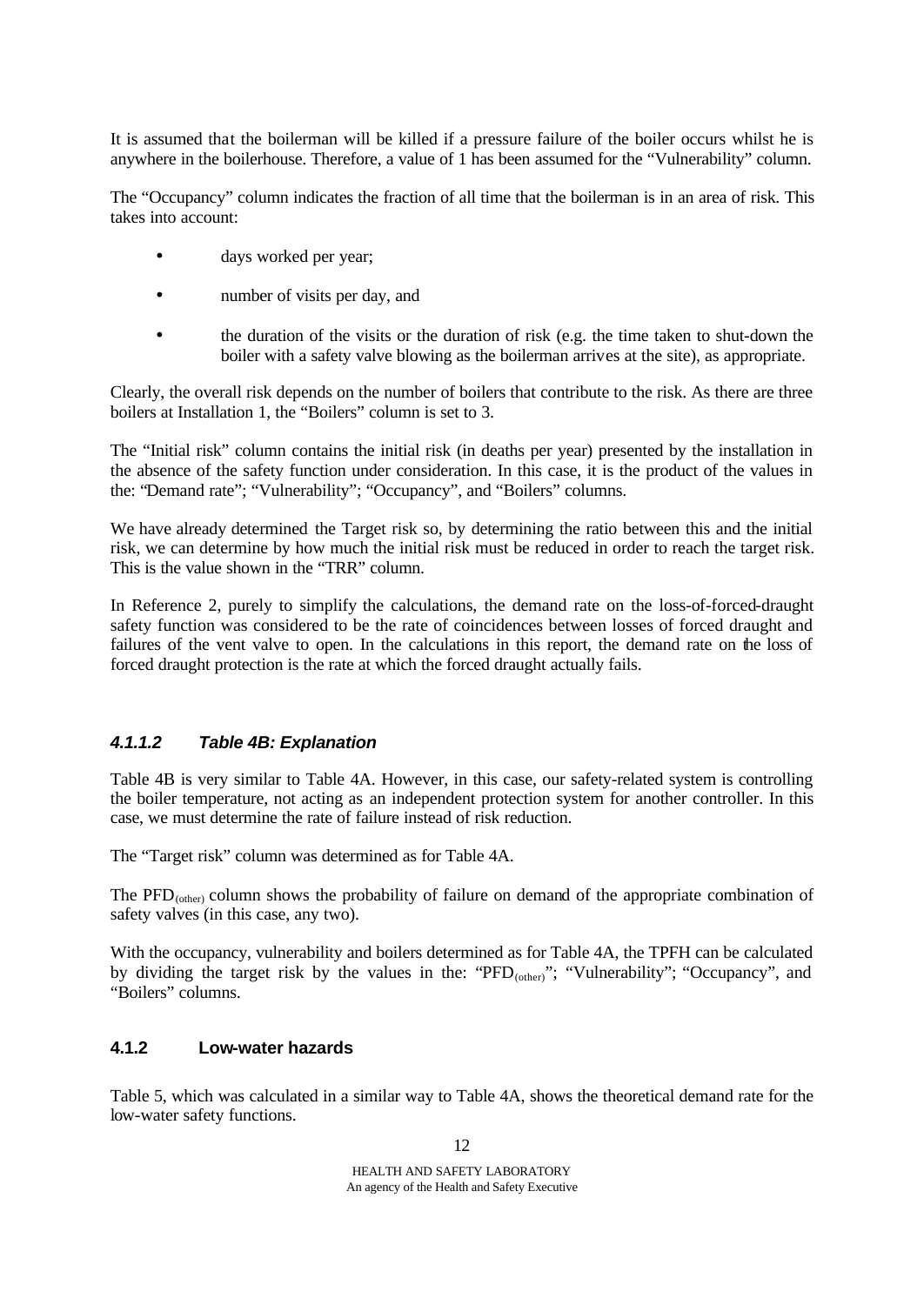## **4.1.3 Burner-related hazards**

Table 5 shows the theoretical demand rates for the burner-related safety functions.

| <b>Safety function</b>     | Demand rate | Vulnerability | Occupancy | <b>Boilers</b> | <b>Initial risk</b> | Target risk  | <b>TRR</b>  |
|----------------------------|-------------|---------------|-----------|----------------|---------------------|--------------|-------------|
| Low water                  | $3.8E + 00$ |               | 0.210     | 3              | $2.4E + 00$         | $1.0E - 0.5$ | $2.4E + 05$ |
| Low gas pressure           | $1.0E - 01$ | 0.1           | 0.210     | 3              | $6.3E-03$           | $1.0E - 0.5$ | $6.3E + 02$ |
| Loss of flame              | $1.8E + 00$ | 0.1           | 0.210     | 3              | $1.1E - 01$         | $1.0E - 0.5$ | $1.1E + 04$ |
| Loss of forced draught (A) | 1.0E-01     | 0.1           | 0.210     | 3              | 6.6E-03             | 5.0E-06      | $.3E+03$    |
| Loss of forced draught (B) | 1.4E-01     | 0.1           | 0.210     | 3              | 8.7E-03             | $5.0E - 06$  | $1.7E + 03$ |

**Table 5: Determination of the target risk reduction for Installation 1 - Low water/loss of flame**

Note: The units of all rates are "per year".

#### Notes to Tables 5 and 6

l

1) It may not be clear to readers as to why a low-water event, which will probably lead to steam/water escaping into the furnace, has a vulnerability of 1 when an explosion within the furnace has been assigned a much lower value. The explanation is that the furnace explosion will lead to a hazard at the front and rear of the boiler as a result, for example , of the burner or flue being blown off the boiler. On the other hand, an escape of superheated water into the furnace will lead to a large volume of steam entering the boilerhouse over an extended period. This will be a major hazard and will eventually overcome the boilerman, especially if he cannot escape because the escaping steam cuts off his escape route. Although the actual vulnerability will be less than 1, it is not considered to be significantly lower.

2) In the initial hazard rate calculations for Installations 1 and 2 described in Reference 2, it was convenient to consider the demand rate on the loss-of-forced-draught protection system to be the rate of coincidences between a loss of forced draught and a failure of the vent valve to open<sup>9</sup> rather than to incorporate the failure rate of the vent valve into the integrity of the protection system. Clearly, in the current calculation, the vent valve must be considered to be part of the protection system, so in Tables 5 and 7, the failure rate of the vent valve does not affect the loss-of-forced-draught demand rate.

3) The demand rate for the low-water protection function of 3.8 demands per year is unusually high for a protection function. Demand rates in excess of 1 per year would normally be considered appropriate to the "high demand or continuous mode of operation" rather than the "low demand mode of operation" (i.e., Table 3 of BS IEC 61508-1 1998 would be used instead of Table 2). However, if continuous mode of operation were assumed, the calculations for this installation would become incompatible with those for the other installations. It will be seen that the low demand mode of operation has been assumed in Table 5; however, the final calculations in Section 6 are based on the lower demand rate obtained from Installation 2.

4) The occupancy is high as a result of the boilerman being present for 8 hours, in the case of Installation 1, or 4 hours, in the case of Installation 2, on each of his working days

 $9<sup>9</sup>$  A worst-case assumption was made in Reference 2 that the main gas valves would leak and, therefore, that a hazardous event would occur if the vent valve fails to open coincidentally with a failure of the forced draught fan.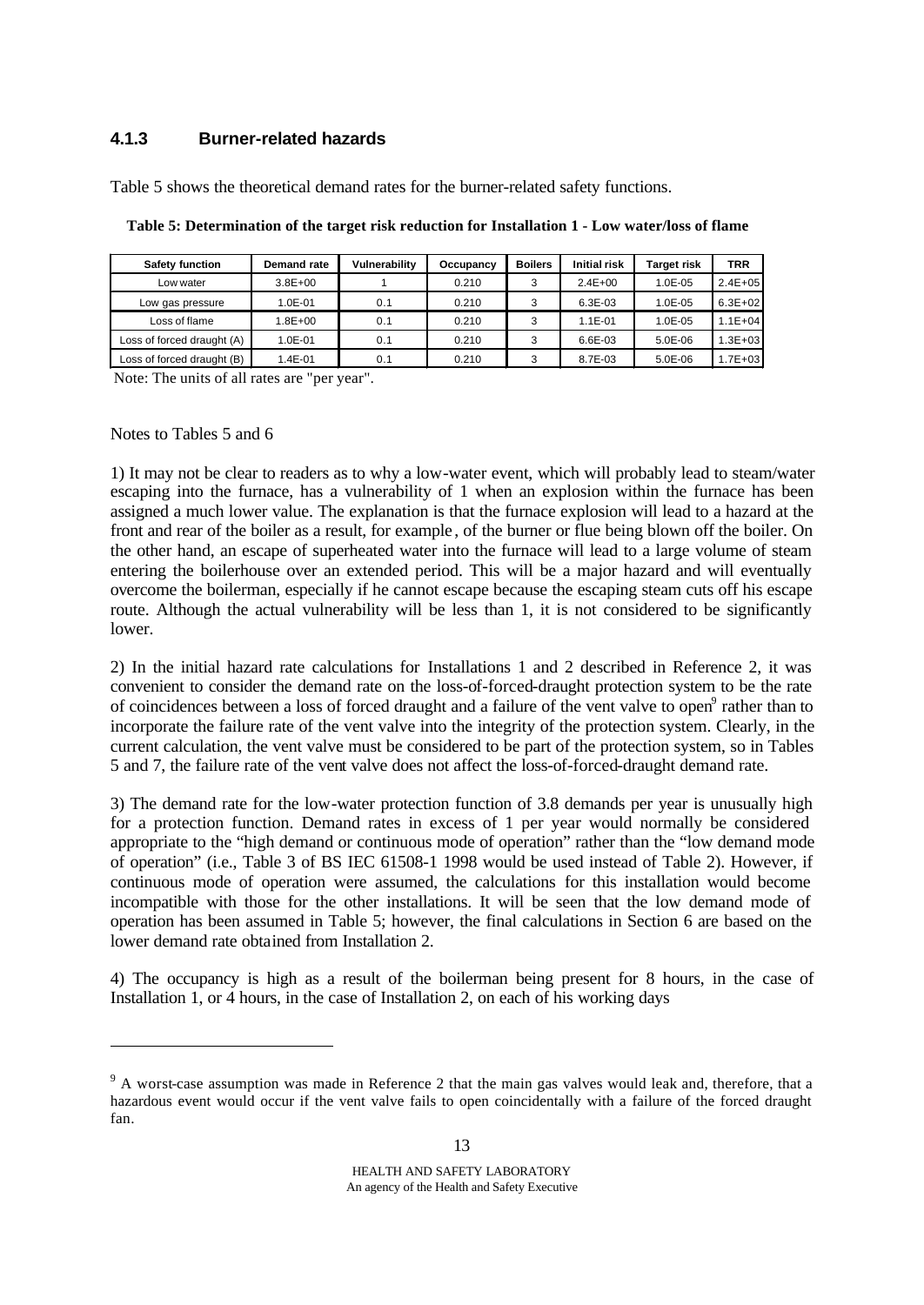## **4.2 INSTALLATION 2 (HOSPITAL)**

Details of this insta llation can be obtained from Reference 2.

## **4.2.1 Pressure-related hazards**

There are only two safety sub-functions associated with the pressure-protection system of Installation 2. These are:

- operation with a steam load of  $>17\%$ . In this case, the electrical system acts as a protection system. It is assumed that this mode of failure could apply to any one of the three boilers, or
- operation with a steam load of  $\langle 17\% \rangle$ . In this case, the electrical system acts as a control system, because the proportional control system is throttled back to its limit. Two of the three boilers would be operating in this mode.

Tables 6A shows the calculation of the TRR related to overpressure with a steam load greater than 17%. In the case of overpressure with a load of less than 17%, the safety system operates in continuous mode, so it is necessary to determine the target in terms of failure rate (TPFH) rather than risk reduction (TRR), so the calculation is shown in Table 6B. (For an explanation of the calculations, see Sections 4.1.1.1 and 4.1.1.2.

## **4.2.2 Low-water hazards**

The calculation of the TRR for this function is similar to that for Installation 1. See Table 6A.

Readers may note that the low-water demand rate used in reference 2 is higher than the rate used in this report. The data for Installation 1 included a setting-up period in which there was a number of low-water events that could be explained by steam surge. These initial events were excluded. However, in the case of Installation 2, of the 5 low-water events that were recorded in the period examined, all were included in the analysis, as steam surge was not considered to be a problem at this site.

Of the five events, for two of them, no fault associated with the water level was found by the boilerman on his arrival at the site. These events have been excluded from the calculation of the lowwater demand rate used in this report. (Readers may be interested to know that one of the three genuine low-water events was the result of the electrical power [presumably to the water feed pump] being turned off by a site employee. Such [difficult to quantify] maintenance-related faults may need to be taken into account in any theoretical calculations to determine demand rates – such events **will** happen, the question is "How often?" It should be noted that this type of event can often lead to a common-cause failure of more than one protection system.)

## **4.2.3 Burner-related hazards**

The calculation of the TRR for this function is similar to that for Installation 1. See Table 6A.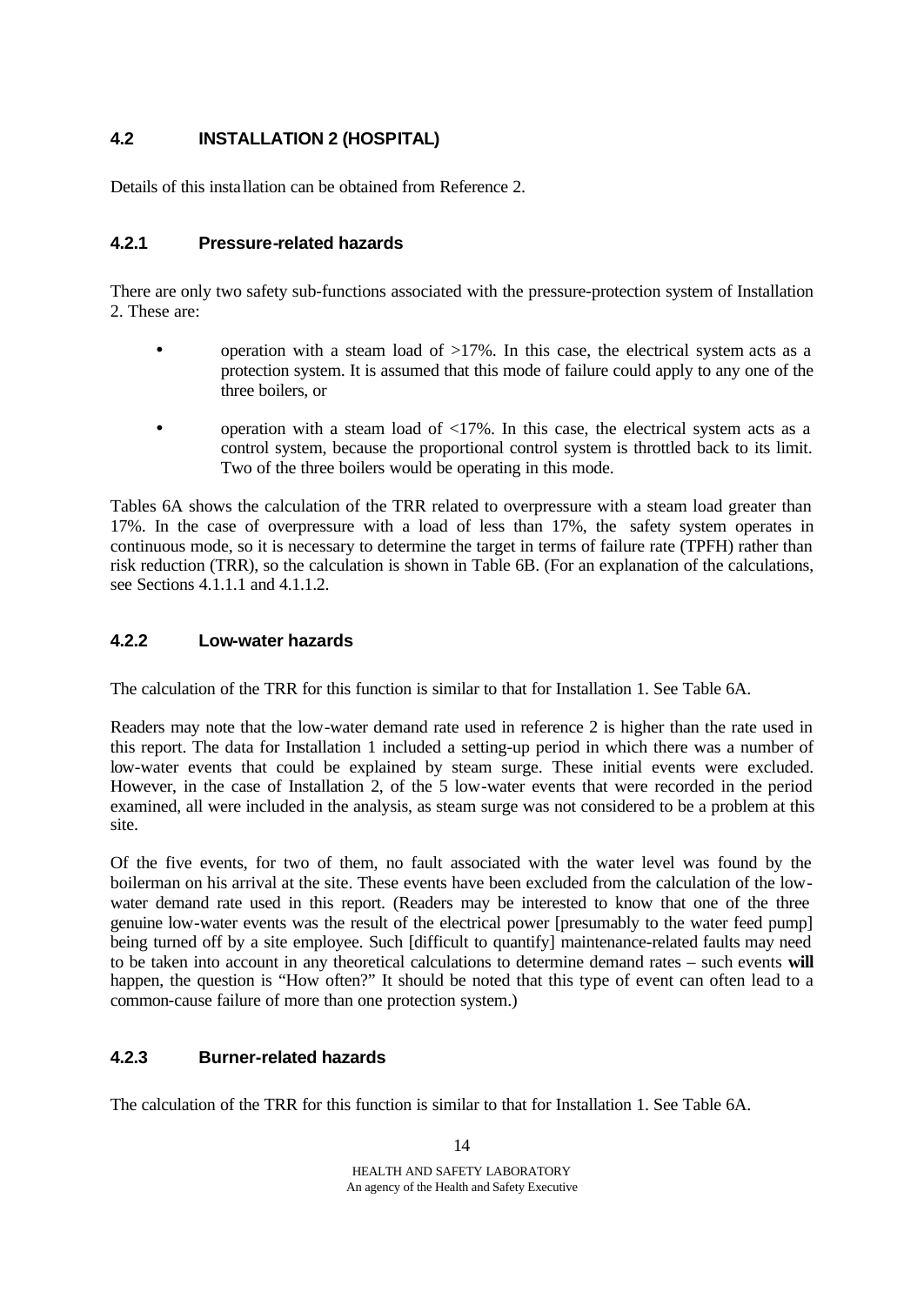| Safety (sub)function   | Demand rate | Vulnerability | Occupancy | <b>Boilers</b> | <b>Initial risk</b> | Target risk  | <b>TRR</b>  |
|------------------------|-------------|---------------|-----------|----------------|---------------------|--------------|-------------|
| ∟ow water              | 6.7E-01     |               | 0.105     | 3              | $2.1E - 01$         | $1.0E - 0.5$ | $2.1E + 04$ |
| Overpressure >17% load | $2.9E - 02$ |               | 0.105     | 3              | $9.3E - 0.3$        | $5.0E - 06$  | $1.9E + 03$ |
| Low gas pressure       | $1.0E - 01$ | 0.2           | 0.105     | 3              | $6.3E - 0.3$        | $1.0E - 0.5$ | $6.3E + 02$ |
| Loss of flame          | $3.4E + 00$ | 0.2           | 0.105     |                | $2.1E - 01$         | 1.0E-05      | $2.1E + 04$ |
| Loss of forced draught | $1.1E - 01$ | 0.2           | 0.105     |                | 6.9E-03             | 1.0E-05      | $6.9E + 02$ |

#### **Table 6A: Determination of the target risk reduction for Installation 2**

Notes: The units of all rates are "per year".

Occupancy assumes 230 days worked per year

#### **Table 6B: Determination of the target failure rate for Installation 2**

| <b>Safety subfunction</b> | <b>Target risk</b> | PFD <sub>(other)</sub> | Vulnerability | <b>Boilers</b> | Occupancv | <b>TPFH</b> |
|---------------------------|--------------------|------------------------|---------------|----------------|-----------|-------------|
| Overpressure <17% load    | 5.0E-06            | .4E-03                 |               |                | 0.105     | 7E-02       |

Notes:

l

1) The units of all rates are "per year".

2) In general, the two boilers on hot stand-by operate in this mode

3) Occupancy assumes 230 4-hour visits per year.

 Tables 6A and 6B show that there are 2 safety sub-functions involved in pressure control. Because pressure control was allocated a target risk of  $10^{-5}/year$ , the initial target risk has been equally divided between them, giving an initial target risk of  $5 \times 10^{-6}$ /year for each mode.

In Reference 2, purely to simplify the calculations, the demand rate on the loss-of-forced-draught protection system was considered to be the rate of coincidences between losses of forced draught and failures of the vent valve to open<sup>10</sup>. In the calculations in this report, the demand rate on the loss of forced draught protection is the rate at which forced draught actually fails.

#### **4.3 INSTALLATION 3 (LAUNDRY)**

Details of this installation can be obtained from Reference 2.

Reference 2 determined the average risk actually presented to the on-site workers, by determining the average risk to each worker on the site (including office workers). Reference 3 suggests that the calculation relates to a hypothetical person, who could be the one most exposed to the hazard. Therefore, in relation to Installation 3, we shall consider only the workers in the laundry room and shall not take into account the office workers, who are exposed to a reduced risk.

Section 3.1 suggests that societal risk becomes dominant where the site occupancy becomes greater than about 5. Although we actually have 6 workers in our laundry room, they work for only 8-hours per day, which is a third of the time. Therefore, even if they were to work for every day of the year,

 $10$  A worst-case assumption was made in Reference 2 that the main gas valves would leak and, therefore, that a hazardous event would occur if the vent valve fails to open coincidentally with a failure of the forced draught fan.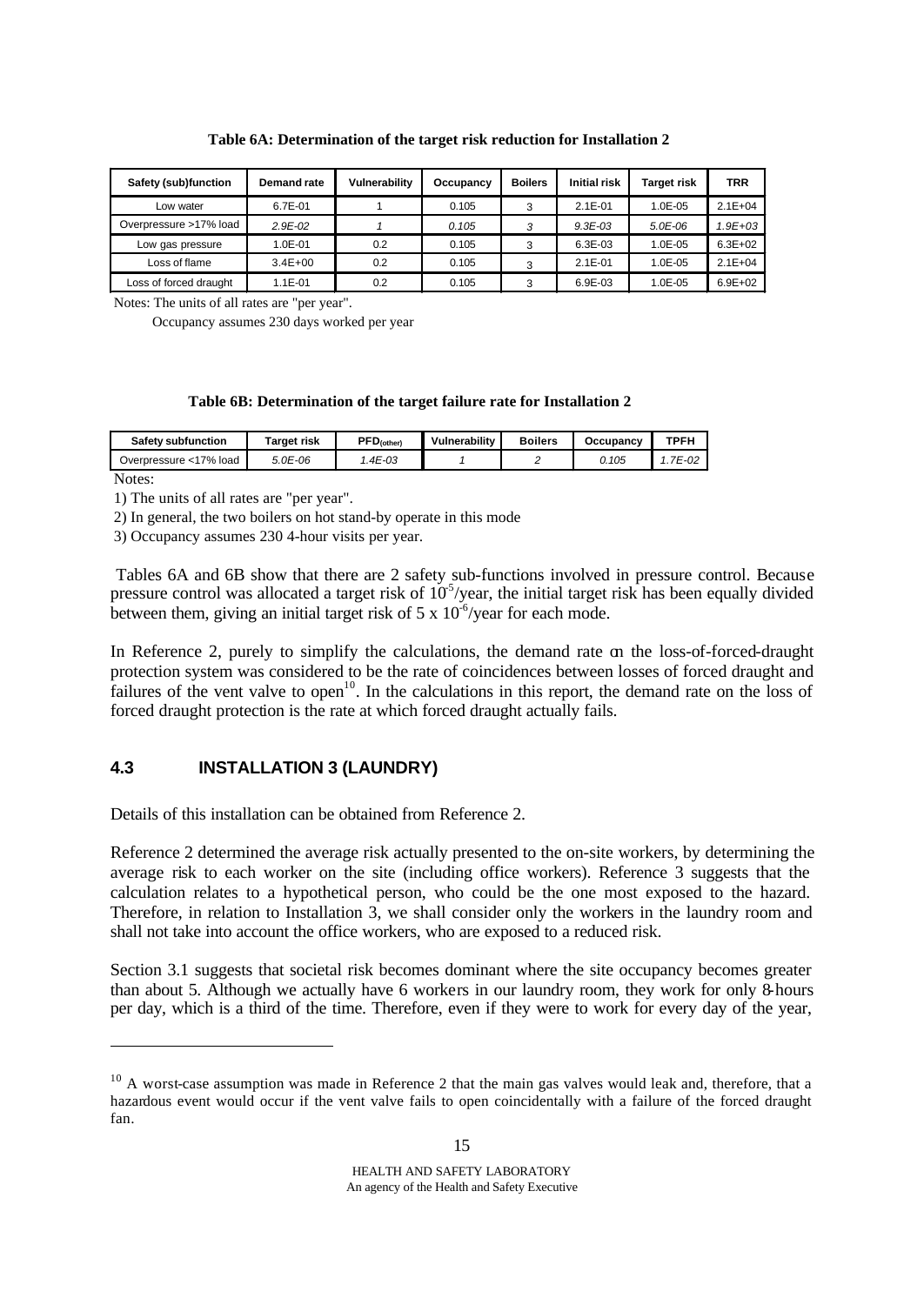the mean occupancy cannot exceed 2. Therefore, we shall not consider societal risk, but shall calculate the risk faced by a single hypothetical person working a standard shift in the laundry room.

### **4.3.1 Pressure-related hazards**

The electrical safety system for Installation 3, which relates to pressure, operates in continuous mode of operation. Therefore, it is necessary to determine its TPFH, as is shown in Table 7B, and not its TRR.

### **4.3.2 Low-water hazards**

The calculations of the TRR for the low-water safety function of Installation 3 are shown in Table 7A.

### **4.3.3 Burner-related hazards**

| Safety (sub)function               | <b>Demand rate</b> | Vulnerability | Occupancy | <b>Boilers</b> | <b>Initial risk</b> | Target risk | <b>TRR</b>  |
|------------------------------------|--------------------|---------------|-----------|----------------|---------------------|-------------|-------------|
| Low water                          | 2.8E-01            | 0.11          | 0.026     |                | 7.9E-04             | 1.0E-05     | 7.9E+01     |
| Low gas pressure                   | 1.0E-01            | 0.2           | 0.026     |                | 5.3E-04             | 1.0E-05     | $5.3E + 01$ |
| Loss of flame                      | 7.7E-02            | 0.2           | 0.026     |                | $4.1E - 04$         | $5.0E - 06$ | $8.1E + 01$ |
| Loss of flame during test          | 7.7E-02            |               | 0.002     |                | 1.3E-04             | 5.0E-06     | $2.5E + 01$ |
| Loss of forced draught             | 6.3E-02            | 0.2           | 0.026     |                | $3.3E - 04$         | 5.0E-06     | $6.7E + 01$ |
| Loss of forced draught during test | 6.3E-02            |               | 0.002     |                | $1.0E - 04$         | 5.0E-06     | $2.1E+01$   |

#### **Table 7A: Determination of the target risk reduction for Installation 3**

Notes:

1) The units of all rates are "per year".

2) The occupancy is the mean occupancy per individual employee working for 230 days/year.

3) The vunerability for "low water" allows for the boiler's robustness to this event and the vertical

format of the boiler directing escaping steam upwards. (See Reference 2.)

#### **Table 7B: Determination of the target failure rate for Installation 3**

| Safety (sub)function     | Target risk | PFD <sub>(other)</sub> | Vulnerability | Occupancy | <b>Boilers</b> | <b>TPFH</b>  |
|--------------------------|-------------|------------------------|---------------|-----------|----------------|--------------|
| Overpressure             | 5.0E-06     | $2.6E - 02$            | 0.9           | 0.026     |                | $8.3E - 0.3$ |
| Overpressure during test | 5.0E-06     | $2.6E - 02$            |               | 0.002     |                | $1.2E - 01$  |

Notes:

1) The units of all rates are "per year".

2) The occupancy is the mean occupancy per employee working 230 days per year

 Table 7B shows that there are 2 safety sub-functions involved in pressure control. Because pressure control was allocated a target risk of  $10<sup>5</sup>/year$ , the initial target risk has been equally divided between them, giving an initial target risk of  $5 \times 10^{-6}$ /year for each sub-function.

Readers will have noted that several of the safety functions have two different modes of operation (i.e., normal and test modes), and that the test mode applies for only a small fraction of the time. Although the values for occupancy take into account the fraction of time that each mode applies, the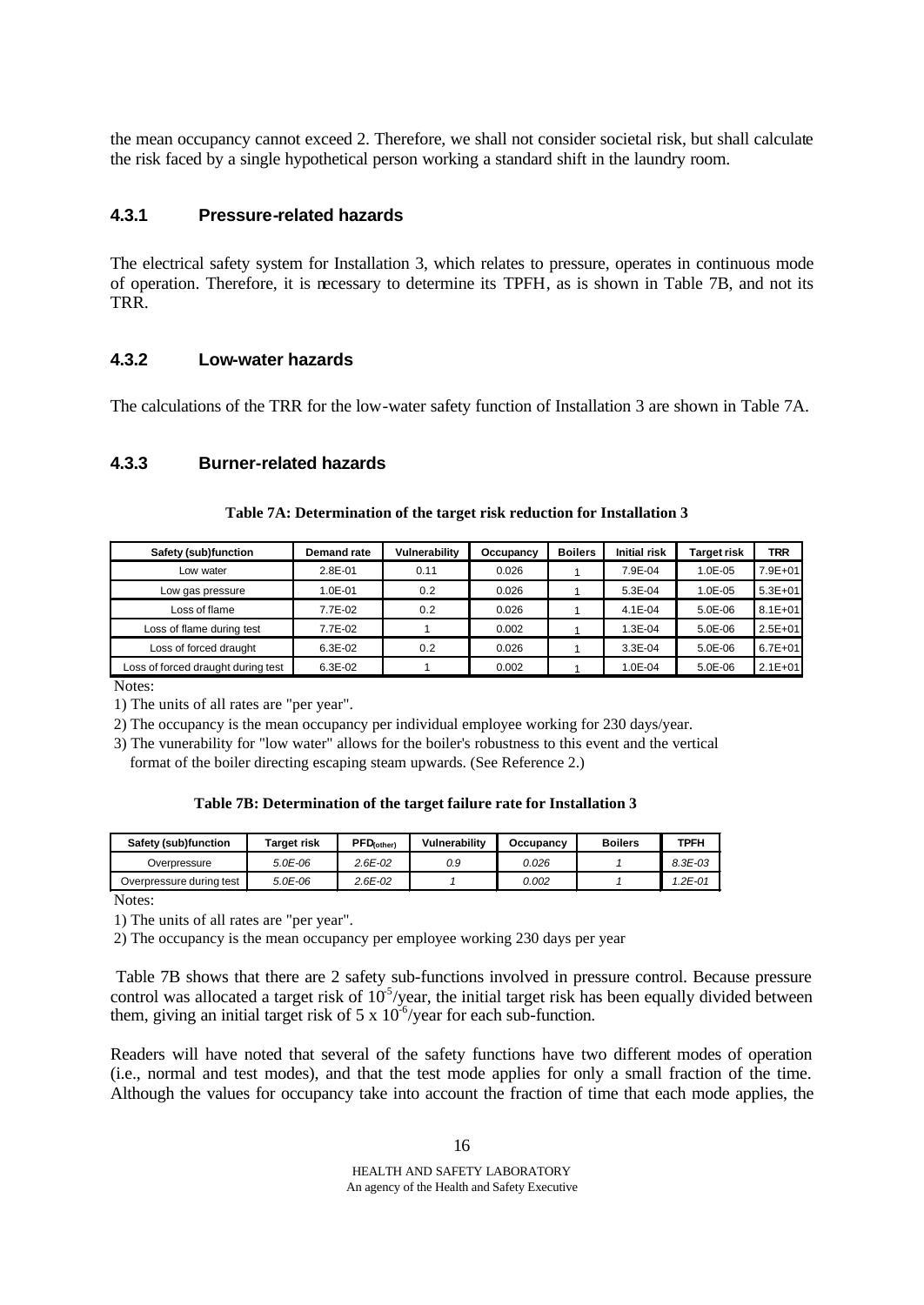target risk has been divided equally between the normal and test modes of operation. This will be taken into account in Section 5.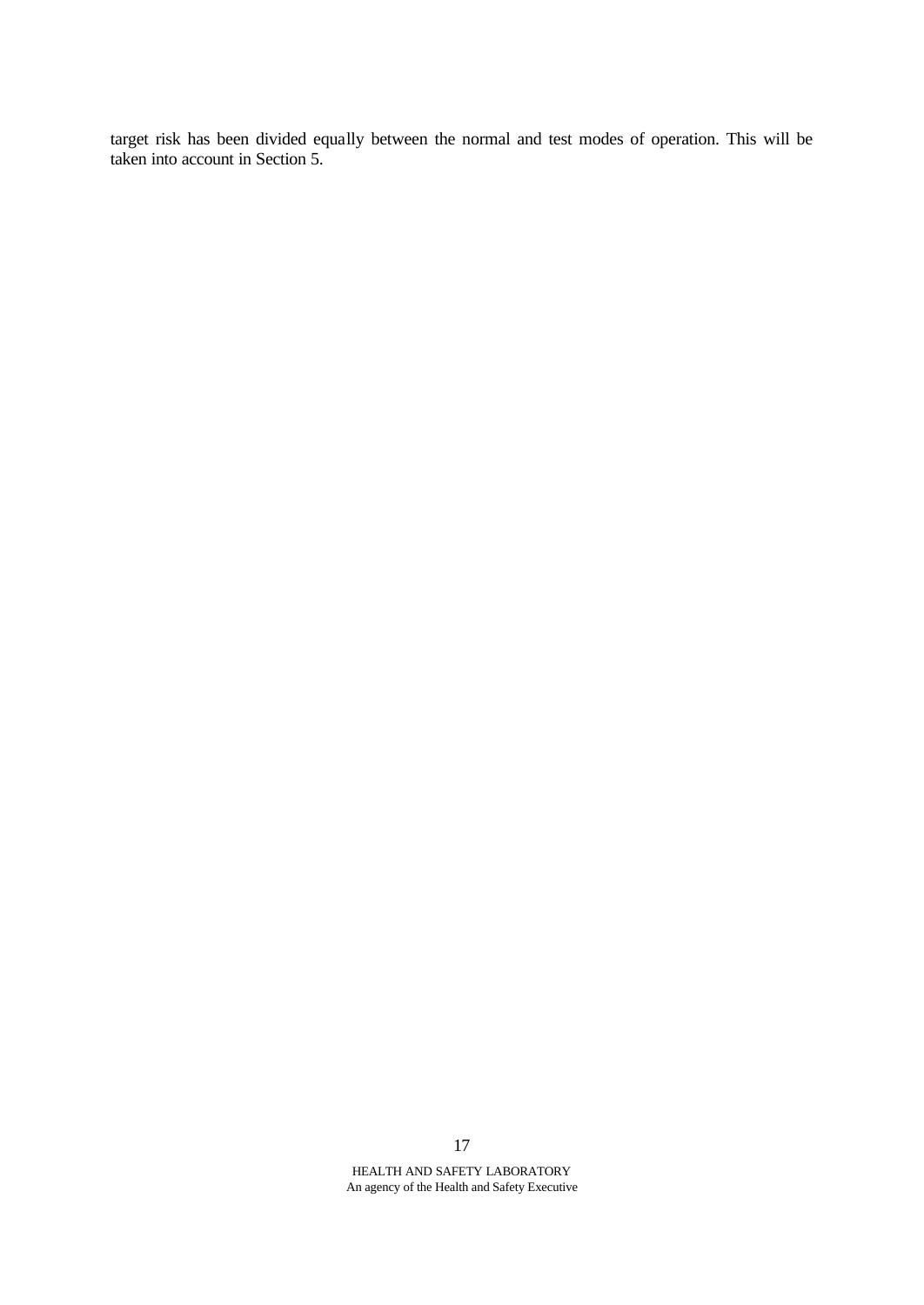# **5 ALLOCATION OF THE TARGET RISK BETWEEN THE SAFETY FUNCTIONS**

The calculations described in Section 4 assume that the target risk is divided equally between the safety functions. There will be different costs associated with reducing the risks associated with the various safety functions. Therefore, it is likely to be more cost effective to reduce some risks in preference to others. This may make it appropriate to trade off the allocation of the target risk between the safety functions in order to obtain the most cost-effective solution. Therefore, the initial equal allocation of target risk to each safety function is unlikely to be the most cost-effective approach.

Therefore, at this stage, we can consider the target risk in relation to the safety functions that are available. If, for example, an existing safety function can readily provide a risk reduction that is significantly greater than the initial TRR, the "excess" Target risk can be reallocated to another safety function, as will now be described.

First, we shall compare the target risks with the actual risks presented by the installations for each of their safety functions. This will provide an insight into their contribution to the overall risk so that decisions regarding the allocation of risk can be taken.

### **5.1 INSTALLATION 1**

The "Initial" columns of Figure 8 summarize Tables 4A, 4B and 5. These columns show the initial allocations of risk to the various safety functions and their operating modes, and the TRR/TPFH required to achieve these risks.

The "Actual" columns of Table 8 show the actual risk reductions (or failure rates) that were determined for the existing safety systems in the examinations described by Reference 2. These provide an indication of what has been achieved by each safety function/operating mode.

The "Actual Risk" column (Column 5) includes a running total of the risk excess. Consider the operating mode "Pressure: Close one specific gas train". It will be seen that the initial allocation of risk is 2.5E-6; however, the existing safety system achieves a negligible level of risk. This means that nearly all of the initial allocation is "unused", as is shown in the row immediately below. This excess risk allocation could be re-allocated to another safety function.

This process has been continued down the "Actual Risk" column and it will be seen that an excess of risk allocation is accumulated until the "Low water" function is reached, causing a deficit.

Table 8 shows that the overall risk associated with Installation 1 is approximately double the overall target risk – within the uncertainty of this generic assessment, which has taken a somewhat pessimistic approach. However, this has been achieved as a result of the target risk effectively having being reallocated between the various functions in the "Actual Risk" column.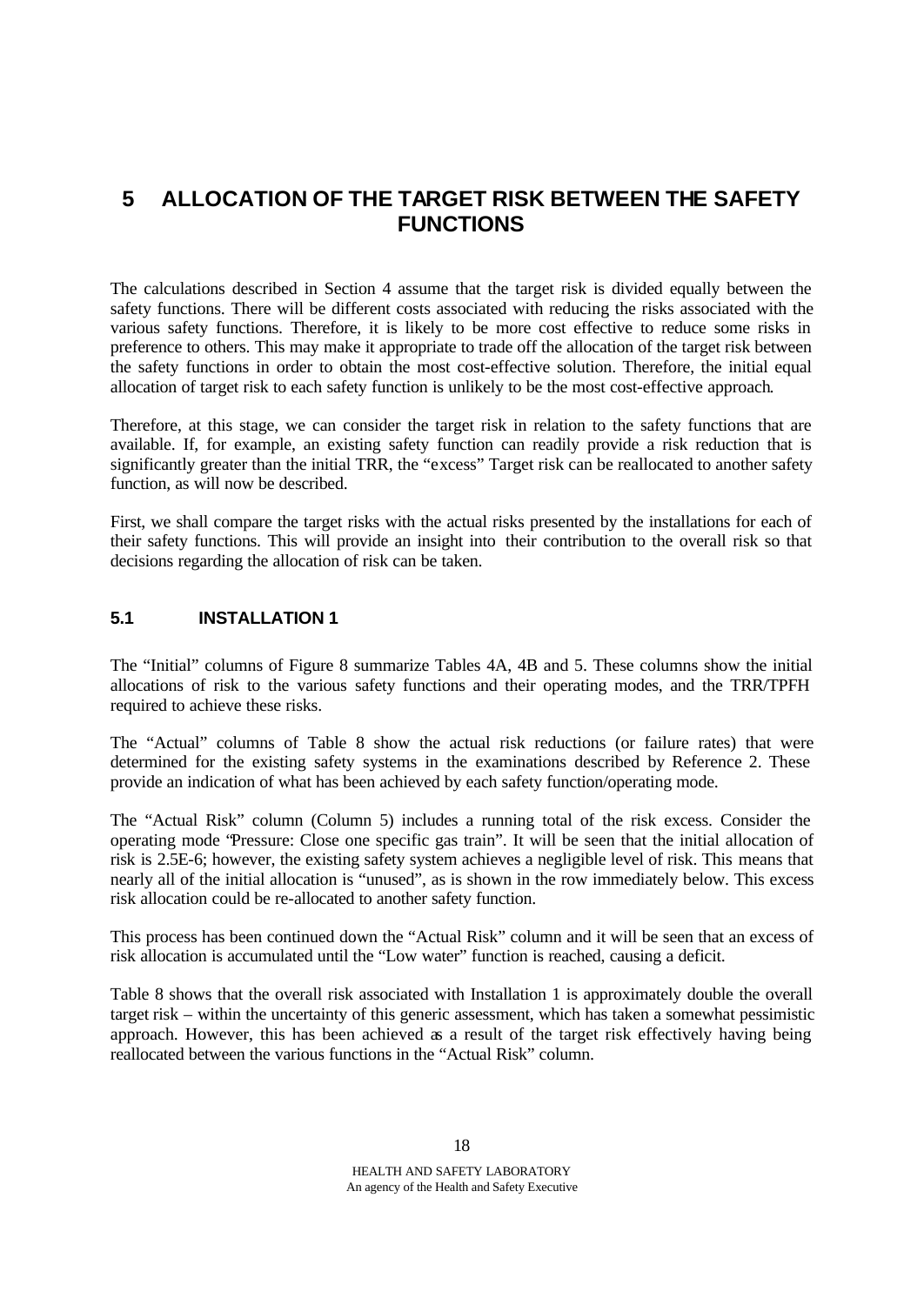It will be seen that eliminating the pressure function from the calculations appears to make matters worse using this approach. This is because the allocation of 1E-5 is lost, but the actual risk contribution is very low, so there is a net gain of residual risk.

|                                                          |                    | <b>Initial</b> |             |               | <b>Actual</b> |             |  |
|----------------------------------------------------------|--------------------|----------------|-------------|---------------|---------------|-------------|--|
| <b>Safety (sub)function</b>                              | <b>Target risk</b> | <b>TRR</b>     | <b>TPFH</b> | <b>Risk</b>   | <b>ARR</b>    | <b>APFH</b> |  |
| Pressure: Close one specific gas train                   | $2.5E-06$          | $6.1E + 00$    |             | $1.3E - 10$   | $1.2E + 0.5$  |             |  |
| Balance of target risk (excess) carried downwards        |                    |                |             | 2.5E-06       |               |             |  |
| Pressure: Close either gas train                         | $2.5E-06$          | $7.2E + 01$    |             | $6.5E-08$     | $2.8E + 03$   |             |  |
| Balance of target risk (excess) carried downwards        |                    |                |             | 4.9E-06       |               |             |  |
| Pressure: Close both gas trains                          | $2.5E-06$          | $2.4E + 00$    |             | $2.1E-09$     | $2.9E + 03$   |             |  |
| Balance of target risk (excess) carried downwards        |                    |                |             | $7.4E-06$     |               |             |  |
| Pressure: Close either/both gas trains                   | $2.5E-06$          |                | 4.7E-03     | $2.1E-06$     |               | 4.0E-03     |  |
| Balance of target risk (excess) carried downwards        |                    |                |             | 7.8E-06       |               |             |  |
| Low water                                                | 1.0E-05            | $2.4E + 05$    |             | 5.5E-05       | $4.4E + 04$   |             |  |
| Balance of target risk (deficit) carried downwards       |                    |                |             | $-3.7E - 05$  |               |             |  |
| Low gas pressure                                         | 1.0E-05            | $6.3E + 02$    |             | 5.6E-08       | $1.1E + 05$   |             |  |
| Balance of target risk (deficit) carried downwards       |                    |                |             | $-2.7E - 0.5$ |               |             |  |
| Loss of forced draught (A)                               | 5.0E-06            | $1.3E + 03$    |             | 9.9E-06       | $6.7E + 02$   |             |  |
| Balance of target risk (deficit) carried downwards       |                    |                |             | $-3.2E - 0.5$ |               |             |  |
| Loss of forced draught (B)                               | 5.0E-06            | $1.7E + 03$    |             | 3.3E-05       | $2.7E + 02$   |             |  |
| Balance of target risk (deficit) carried downwards       |                    | $-6.0E - 05$   |             |               |               |             |  |
| Loss of flame                                            | 1.0E-05            | $1.1E + 04$    |             | $2.1E-05$     | $5.3E + 03$   |             |  |
| <b>Total target risk</b>                                 | 5.0E-05            |                |             | 1.2E-04       |               |             |  |
| Overall target risk reduction deficit                    | $-7.1E - 05$       |                |             |               |               |             |  |
| Total target risk excluding pressure                     | 4.0E-05            |                |             | 1.2E-04       |               |             |  |
| Overall target risk reduction deficit excluding pressure | $-7.8E - 05$       |                |             |               |               |             |  |

**Table 8: Summary of Tables 4A, 4B and 5**

The demand rate for the low-water function at Installation 1 is unrealistically high; however, the author has checked the data and was unable to eliminate any additional low-water events that led to no fault being found by the boilerman when he arrived on site in response to the boiler shutting down.

A linear trend line fitted to the data, plotted in terms of the time between low-water events against time, suggests that the mean time between low-water events increased from about 10 days to about 80 days over the monitoring period of about 18 months. (See Figure 1.) This suggests that, because the period over which the installation was monitored corresponded to the period immediately after the commissioning of the installation, the low-water demand rate used in this report is unrealistically high and the time between low-water events could eventually be 80 days, or above (i.e., the low-water demand rate would reduce from 3.8/boiler/year to 1.5/boiler/year, or below).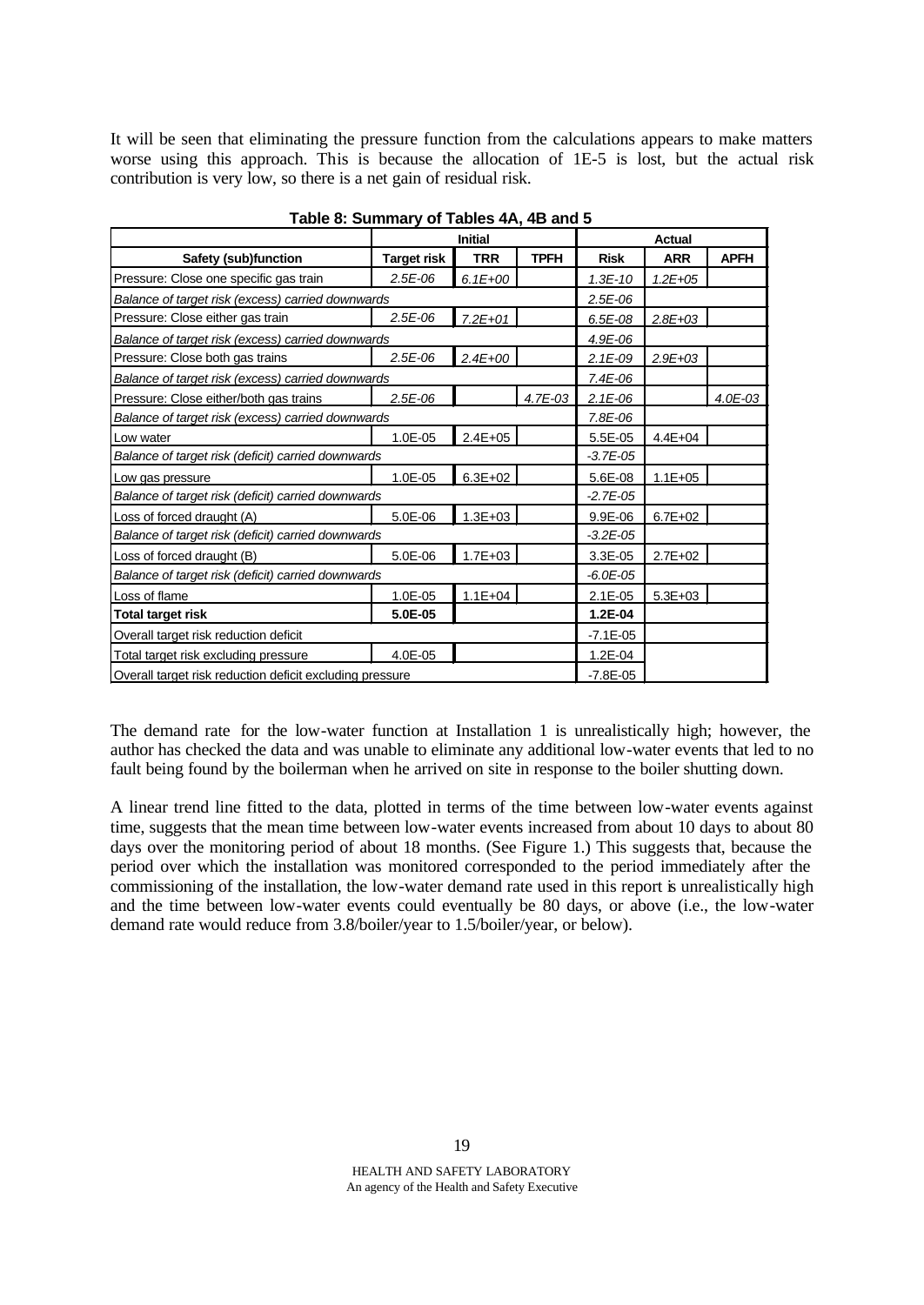

## **5.2 INSTALLATION 2**

Table 9 is similar to Table 8, but with values appropriate to Installation 2.

| Table 9: Summary of Tables 6A and 6B              |           |                |               |               |             |             |  |  |
|---------------------------------------------------|-----------|----------------|---------------|---------------|-------------|-------------|--|--|
|                                                   |           | <b>Initial</b> |               | <b>Actual</b> |             |             |  |  |
| <b>Safety (sub)function Target risk</b>           |           | <b>TRR</b>     | <b>TPFH</b>   | <b>Risk</b>   | <b>ARR</b>  | <b>APFH</b> |  |  |
| Low water                                         | 1.0E-05   | $2.1E + 04$    |               | 2.8E-06       | $7.7E + 04$ |             |  |  |
| Balance of target risk (excess) carried downwards |           |                |               | $7.2E-06$     |             |             |  |  |
| Low gas pressure                                  | 1.0E-05   | $6.3E + 02$    |               | 8.0E-08       | $7.9E + 04$ |             |  |  |
| Balance of target risk (excess) carried downwards |           |                |               | $1.7E-0.5$    |             |             |  |  |
| Loss of forced draught                            | 1.0E-05   | $6.9E + 02$    |               | 2.3E-07       | $3.0E + 04$ |             |  |  |
| Balance of target risk (excess) carried downwards |           |                |               | $2.7E-0.5$    |             |             |  |  |
| Overpressure <17% load                            | 5.0E-06   |                | $1.7E-02$     | $1.7E-06$     |             | $5.8E-03$   |  |  |
| Balance of target risk (excess) carried downwards |           |                |               | $3.0E-05$     |             |             |  |  |
| Overpressure >17% load $5.0E-06$                  |           | $1.9E + 03$    |               | $4.8E - 07$   | $2.0E + 04$ |             |  |  |
| Balance of target risk (excess) carried downwards | $3.5E-05$ |                |               |               |             |             |  |  |
| Loss of flame                                     | 1.0E-05   | $2.1E + 04$    |               | $7.3E-05$     | $2.9E + 03$ |             |  |  |
| <b>Total</b>                                      | 5.0E-05   |                |               | 7.8E-05       |             |             |  |  |
| Overall target risk reduction deficit             |           |                | $-2.8E - 0.5$ |               |             |             |  |  |

As with Table 8, an excess of target risk is carried down, in the case of Installation 2 until the "Loss of flame" function, which accounts for much of the actual risk at the installation.

20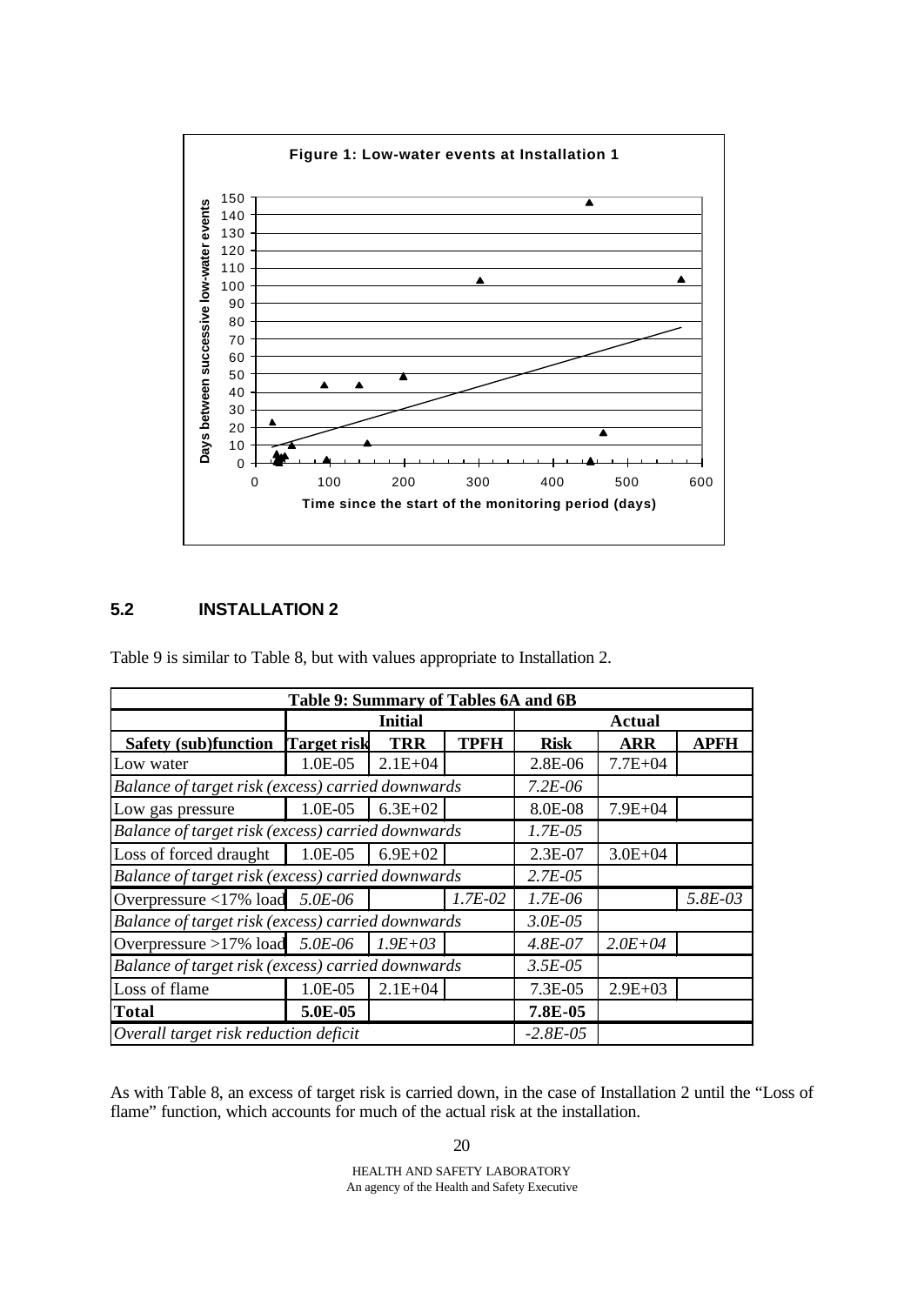For Installation 2, the overall actual risk is only marginally greater than the overall target risk.

## **5.3 INSTALLATION 3**

Table 10 shows the same parameters as Table 8, but with values appropriate to Installation 3. It will be seen that the overall actual risk is less than the overall target risk for this installation.

|                                                   |                    | <b>Initial</b> |             | <b>Actual</b> |             |             |  |
|---------------------------------------------------|--------------------|----------------|-------------|---------------|-------------|-------------|--|
| <b>Safety (sub)function</b>                       | <b>Target risk</b> | <b>TRR</b>     | <b>TPFH</b> | <b>Risk</b>   | <b>ARR</b>  | <b>APFH</b> |  |
| Overpressure during test                          | 5.0E-06            |                | $1.2E-01$   | $4.0E - 07$   |             | $9.6E - 03$ |  |
| Balance of target risk (excess) carried downwards |                    |                |             | $4.6E - 06$   |             |             |  |
| Overpressure                                      | 5.0E-06            |                | $8.3E - 03$ | $5.8E - 06$   |             | $9.6E - 03$ |  |
| Balance of target risk (excess) carried downwards |                    |                |             | $3.8E - 06$   |             |             |  |
| Low water                                         | 1.0E-05            | $7.9E + 01$    |             | 4.7E-06       | $1.7E + 02$ |             |  |
| Balance of target risk (excess) carried downwards |                    |                |             | $6.5E-06$     |             |             |  |
| Low gas pressure                                  | 1.0E-05            | $5.3E + 01$    |             | 5.9E-06       | $8.9E + 01$ |             |  |
| Balance of target risk (excess) carried downwards |                    |                |             | $1.1E-05$     |             |             |  |
| Loss of flame                                     | 5.0E-06            | $8.1E + 01$    |             | 1.0E-05       | $3.9E + 01$ |             |  |
| Balance of target risk (excess) carried downwards |                    |                |             | $5.3E-06$     |             |             |  |
| Loss of flame during test                         | 5.0E-06            | $2.5E + 01$    |             | $3.2E-06$     | $3.9E + 01$ |             |  |
| Balance of target risk (excess) carried downwards |                    |                |             | $7.1E-06$     |             |             |  |
| Loss of forced draught                            | 5.0E-06            | $6.7E + 01$    |             | 2.3E-06       | $1.4E + 02$ |             |  |
| Balance of target risk (excess) carried downwards |                    |                | $9.8E - 06$ |               |             |             |  |
| Loss of forced draught during test                | 5.0E-06            | $2.1E + 01$    |             | 7.2E-07       | $1.4E + 02$ |             |  |
| <b>Total</b>                                      | $5.0E-0.5$         |                |             | $3.3E-0.5$    |             |             |  |
| Overall target risk reduction excess              | $1.7E - 0.5$       |                |             |               |             |             |  |

| Table 10: Summary of Tables 7A and 7B |  |
|---------------------------------------|--|
|---------------------------------------|--|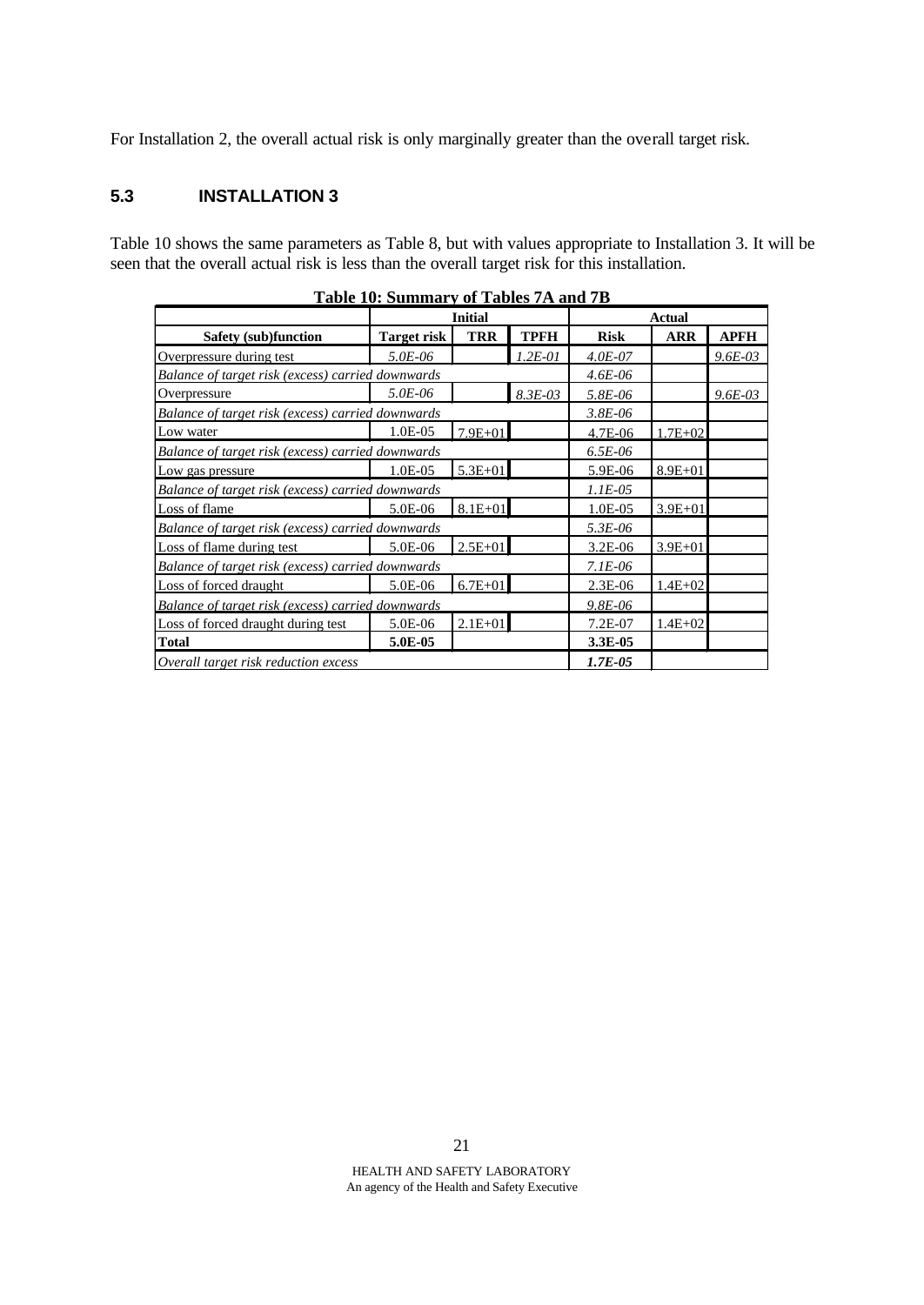# **6 ALLOCATION OF TARGET RISK: A SIMPLER APPROACH**

Whilst the quantitative method of risk allocation described previously can be considered to be an ideal solution, in many circumstances, a simpler qualitative approach may be possible, as will now be described.

| Safety (sub)function     | <b>Installation 1</b> |        |                    | <b>Installation 2</b> |             |         |                    | <b>Installation 3</b> |             |         |                    |                   |
|--------------------------|-----------------------|--------|--------------------|-----------------------|-------------|---------|--------------------|-----------------------|-------------|---------|--------------------|-------------------|
|                          | TRR                   | TPFH   | Occupancy          | Vulnerability         | <b>TRR</b>  | TPFH    | Occupancy          | Vulnerability         | <b>TRR</b>  | TPFH    | Occupancy          | Vulnerability     |
| Pressure: Protection     | $7.2E + 01$           |        | 87E-03             | $10E+00$              | $1.9E + 03$ |         | 1.0E-01            | $1.0E + 0.0$          |             |         |                    |                   |
| <b>Pressure: Control</b> |                       | 4.7E03 | 2.1 <i>E-01</i>    | 1.0E+00               |             | 1.7E-02 | 1.0E-01            | $1.0E + 00$           |             | 8.3E-03 | 2.3E <sub>02</sub> | 9.1E-01           |
| Low water                | $2.4E + 05$           |        | 2.1E01             | $1.0E + 0.0$          | $2.1E+04$   |         | 1.0E <sub>01</sub> | $1.0E + 00$           | $7.9E + 01$ |         | 2.6E <sub>02</sub> | 1.1E-01           |
|                          |                       |        |                    |                       |             |         |                    |                       |             |         |                    |                   |
| Low gas pressure         | $6.3E + 02$           |        | 2.1E01             | 1.0E <sub>01</sub>    | $63E+02$    |         | 1.0E <sub>01</sub> | 2.0E-01               | $5.3E + 01$ |         | $2.6E - 02$        | 20E-01            |
|                          |                       |        |                    |                       |             |         |                    |                       |             |         |                    |                   |
| Loss of forced draught   | $LE+03$               |        | 2.1E <sub>01</sub> | 1.0E <sub>01</sub>    | $69E+02$    |         | 1.0E <sub>01</sub> | 2.0E-01               | $6.7E + 01$ |         | $2.6E - 02$        | 20E-01            |
|                          |                       |        |                    |                       |             |         |                    |                       |             |         |                    |                   |
| Los of flame             | $1.1E+04$             |        | 2.1E01             | 1.0E-01               | $2.1E+04$   |         | 1.0E <sub>01</sub> | 2.0E-01               | $8.1E + 01$ |         | $2.6E-02$          | 20 <sub>E01</sub> |

**Table 11: Target parameters for each safety (sub)function at each installation**

**Notes** 

1) The vulnerability for "pressure" at Installation 3 varies by only 10% between subfunctions, so the mean occupancy is used

2) The TRR and TPFH are "per boiler", reflecting a need for a higher integrity at Installations 1 and 2, which have multiple boilers.

3) The daily test contributes only 25% of the loss-of-forced-draught risk at Installation 3, so the entry is based on normal operation

4) The worst-case TRR has been used for "Pressure: Protection" of Installation 1

5) The pressure control function applies when the pressure is being controlled by the safety system whilst the boiler runs at <17% output.

Table 11 shows the target parameters for each safety function at the three installations, after the data have been manipulated to merge the operating modes in order to allow comparison between the installations, together with the appropriate occupancies and vulnerabilities.

If we normalize the data in Table 11 for unit occupancy, unit vulnerability and one boiler per installation, we obtain Table 12.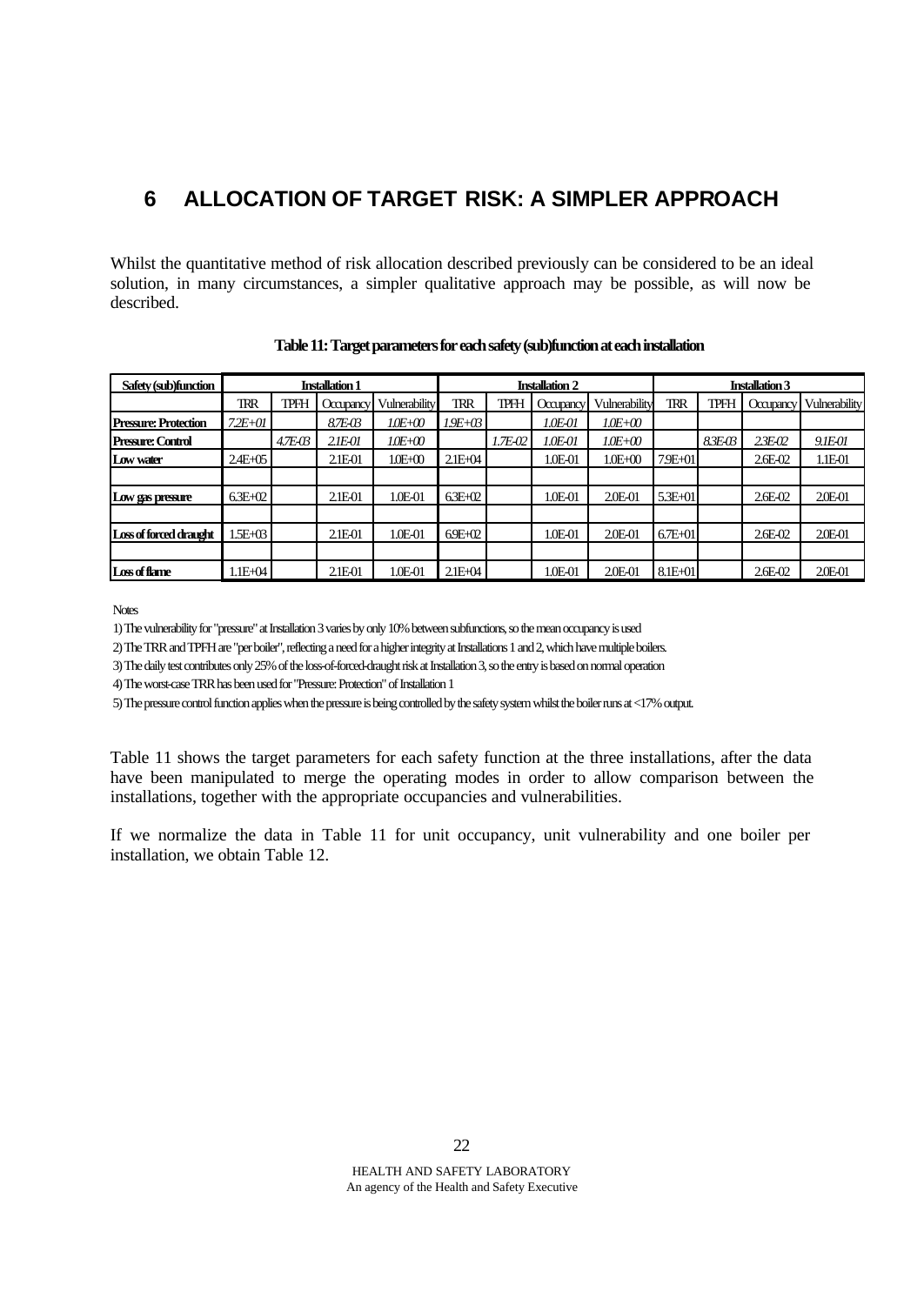| <b>Safety function</b>        | <b>Installation 1</b> |             | <b>Installation 2</b> |           | <b>Installation 3</b> |             | Mean        | Range |
|-------------------------------|-----------------------|-------------|-----------------------|-----------|-----------------------|-------------|-------------|-------|
|                               | <b>TRR</b>            | <b>TPFH</b> | <b>TRR</b>            | TPFH      | <b>TRR</b>            | <b>TPFH</b> |             |       |
| <b>Pressure: Protection</b>   | $2.7E + 03$           |             | $5.9E + 03$           |           |                       |             | $4.0E + 03$ | 2.2   |
| <b>Pressure: Control</b>      |                       | $2.9E-03$   |                       | $5.3E-03$ |                       | $1.7E-04$   | $1.4E-03$   | 30.2  |
| Low water                     | $3.8E + 0.5$          |             | $6.7E + 04$           |           | $2.8E + 04$           |             | $9.0E + 04$ | 13.4  |
| Low water (revised)           | $1.9E + 05$           |             |                       |           |                       |             | $7.2E + 04$ | 6.7   |
| Low gas pressure              | $1.0E + 04$           |             | $1.0E + 04$           |           | $1.0E + 04$           |             | $1.0E + 04$ | 1.0   |
|                               |                       |             |                       |           |                       |             |             |       |
| <b>Loss of forced draught</b> | $2.4E + 04$           |             | $1.1E + 04$           |           | $1.3E + 04$           |             | $1.5E + 04$ | 2.2   |
|                               |                       |             |                       |           |                       |             |             |       |
| <b>Loss of flame</b>          | $.8E + 05$            |             | $3.4E + 05$           |           | $1.5E + 04$           |             | $9.7E + 04$ | 21.7  |

**Table 12: TRR & TPFH normalized to: unit occupancy; unit vulnerability, and one boiler/installation**

Column 9 shows the range between the maximum and minimum values in Columns 2 to 7. These ranges reflect, for example, the variations between the demand rates at the installations. The range is relatively narrow for most of the safety functions; however, some have a significant spread.

Let us consider each of the rows in turn, which reflect the demand rates on the various systems.

**Pressure: Protection/Control:** Because of the different safety sub-functions of the protection systems of Installations 1 and 2, it is not easy to determine a single TRR or TPFH for these installations – especially when the fraction of time during which each boiler spends in each operating mode is variable and effectively unknown.

Clearly, if the safety valve (or safety valves) could be relied on to provide an adequate risk reduction (which should be the case if current UK standards are followed), the electrical protection system could be regarded as not being safety related; however, this may not be the case if maintenance (which the author considers to have a major influence on the integrity of safety valves) or design is inadequate (See Reference 2.), or current standards are changed.

Installation 3 must be treated differently to the other installations, as it has no secondary electrical protection system, which makes its target failure rate relatively easy to determine.

As compliance with current UK standards can be achieved by the use of adequately rated safety valves, the values associated with pressure are for interest only.

**Low water:** The author attempted to eliminate data from the initial "learning" period at Installation 1, when the water level probes were being adjusted to allow for water level variations caused by the boilers at this site coming on-line and going off-line quickly. Nevertheless, this installation still shows the highest rate of low-water incidents and Installation 3 the lowest, leading to an overall range of about 13. In this case, the geometric mean corresponds closely with the value for Installation 2. However, Figure 1 clearly shows that the time between low-water events at Installation 1 increased substantially over the 18-month monitoring period and suggests that a more-realistic demand rate for this site is likely to be no more than half of the value used in the calculations. This can be seen in Table 12 along the low-water (revised) row.

The demand rate used for Installation 3 was based on calculated failure rates, which may not take into account all eventualities, especially those involving human factors. Therefore, the demand rate for Installation 2 may be more realistic than that for Installation 3, with the demand rate for Installation 1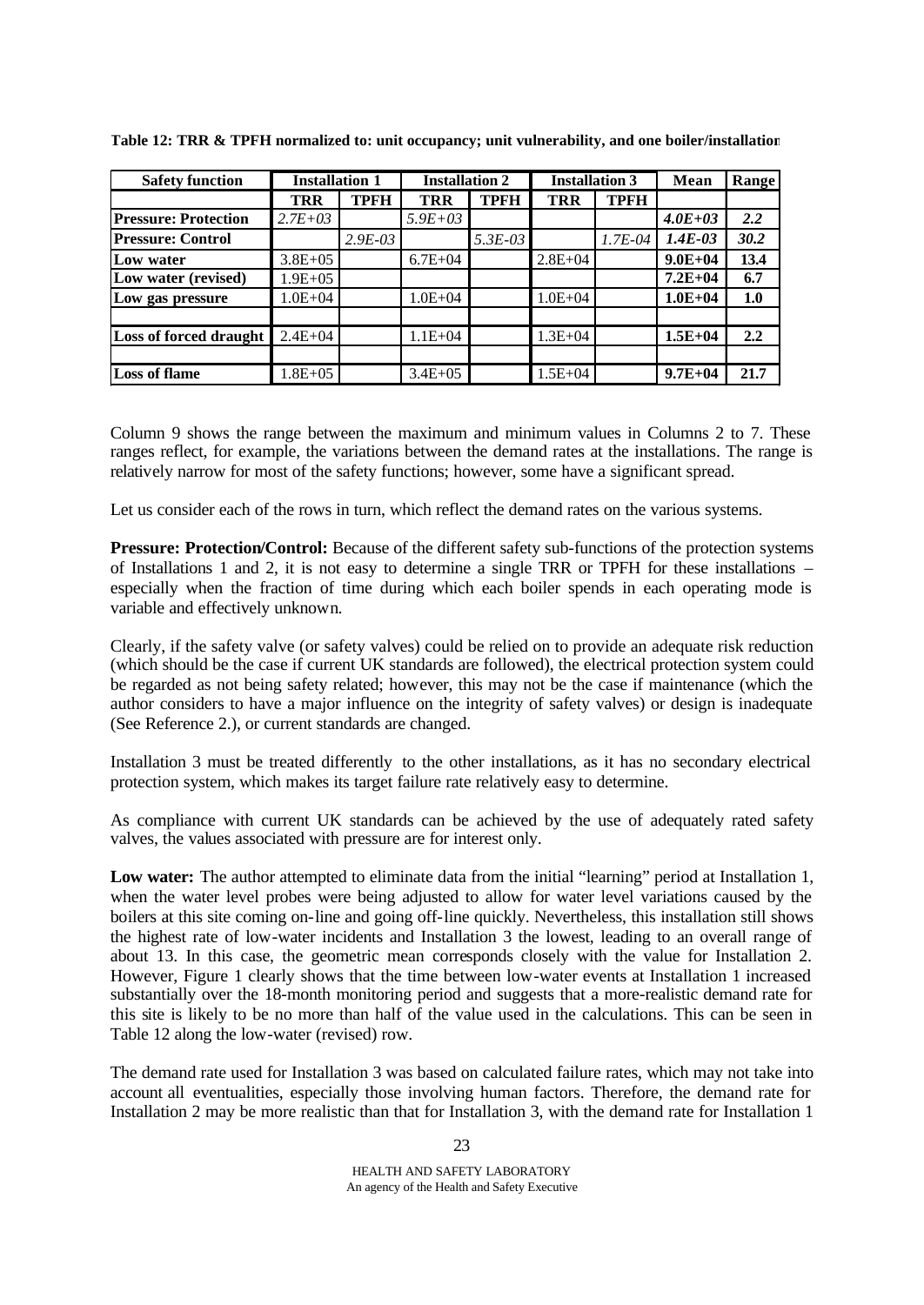reflecting a greater potential for the effects of steam surge (or the complexity [e.g., additional valves] associated with a need to deal with steam surge).

**Low gas pressure:** The figure is the same for all installations and reflects the same assumption for the failure rate of the gas supply.

**Loss of forced draught**: The values for the three installations are closely similar, so it would be appropriate to assume the mean.

**Loss of flame**: The value for Installation 3 is significantly lower than the values for Installations 1 and 2, which are quite similar. In fact, the value for Installation 3 is more than a factor of 15 below the geometric mean of the values for Installations 1 and 2  $(2.47<sub>10</sub>5)$ .

The rate of demands on the loss-of-flame safety function was determined from the site logs at Installations 1 and 2, whereas that for Installation 3 was based on only the failure rate of the ignition system. Clearly, at Installations 1 and 2, the burners were more likely to fail as a result of burner adjustment and operation than a failure of their ignition systems. This would suggest that the loss-offlame protection system at Installation 3 may require a higher integrity than is indicated by Column 6, so it would not be unreasonable to give greater credence to the values for Installations 1 and 2 by using their geometric mean.

Table 13 summarizes the data according to these assumptions.

|                               |              | 18010 101 DUMMINI 1 | of hormanded an get requirements                                         |  |  |
|-------------------------------|--------------|---------------------|--------------------------------------------------------------------------|--|--|
|                               |              | <b>Normalized</b>   |                                                                          |  |  |
| <b>Safety function</b>        | TRR          | <b>TPFH</b>         | Comment                                                                  |  |  |
| <b>Pressure: Protection</b>   | $4.0E + 03$  |                     | Assumes operation similar to Installations 1 and 2, with additional      |  |  |
| <b>Pressure: Control</b>      |              | $3.9E-03$           | proportional control system                                              |  |  |
| <b>Pressure: Control only</b> |              | $1.7E - 04$         | Value used is from Installation 3. Assumes pressure control and safety   |  |  |
|                               |              |                     | valve, i.e., no additional protection system.                            |  |  |
| Low water                     | $6.7E + 04$  |                     | Multiply by 3 if steam surge potentially frequent. The value chosen is   |  |  |
|                               |              |                     | from Installation 2 as real data are available for this.                 |  |  |
| Low gas pressure              | $1.0E + 04$  |                     | Same for each installation.                                              |  |  |
| <b>Loss of forced draught</b> | $1.5E + 04$  |                     | Logarithmic mean of all 3 installations.                                 |  |  |
| Loss of flame                 | $2.4E + 0.5$ |                     | Logarithmic mean for Installations 1 and 2 as real data were used in the |  |  |
|                               |              |                     | calculations for these sites.                                            |  |  |

**Table 13: Summary of normalized target requirements**

If we now take the values of:

- the normalized TRR, and multiply them by the: fractional vulnerability; the fractional occupancy and the number of boilers in order to get an estimate of the TRR for each safety function. This is the inverse of the TPFD<sub>av</sub>, which can be converted directly to the SIL for the safety function, and
- the normalized TPFH, and divide them by the: fractional vulnerability; the fractional occupancy and the number of boilers, we get an estimate of the TPFH for each safety function, which can be converted directly to the SIL for the safety function.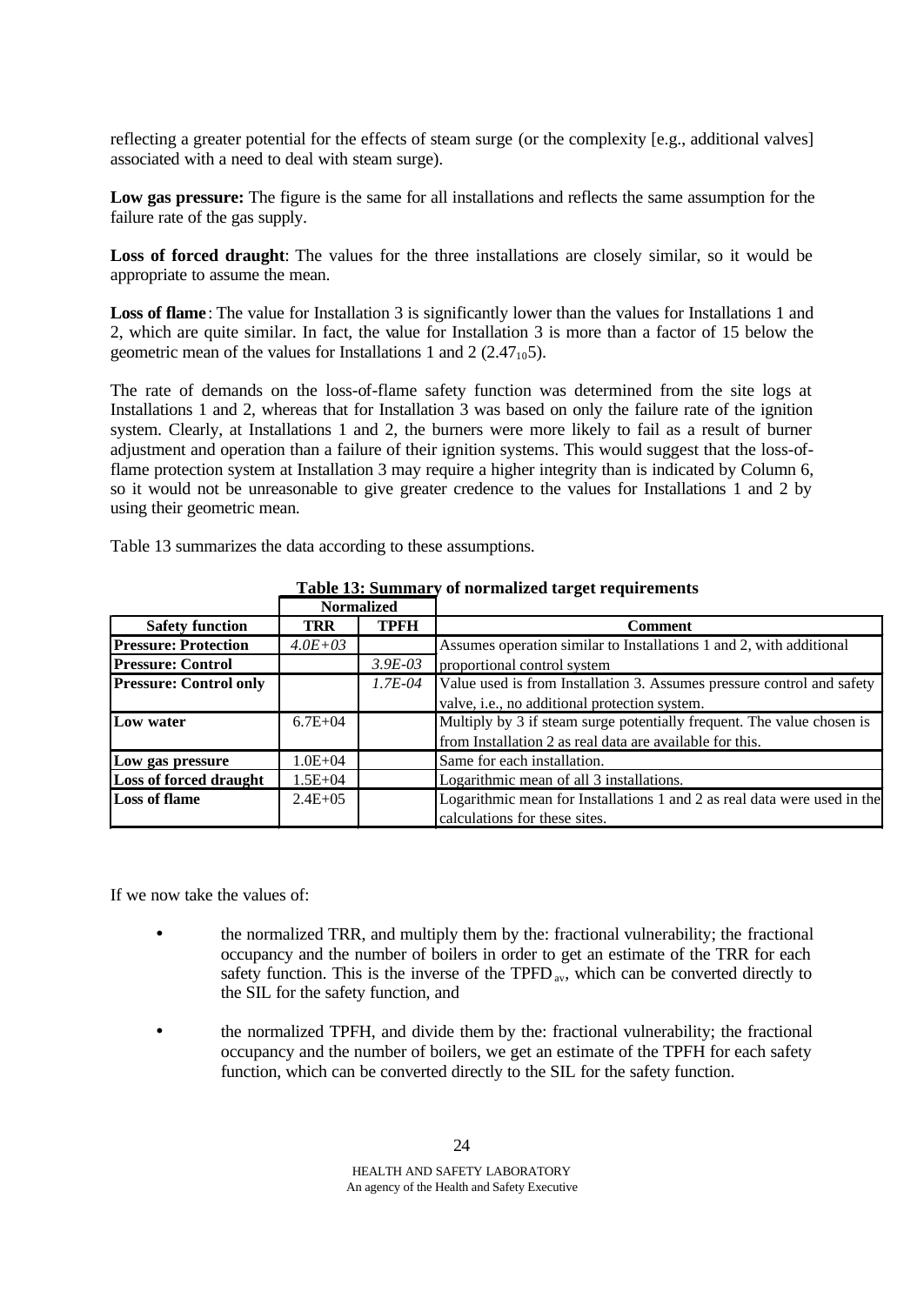For example, consider the low-water function, where steam surge is unlikely. The normalised TRR is 6.7<sub>10</sub>4. If the installation has 1 boiler (N=1), the boilerman has a vulnerability of 1 (V=1) and his occupancy is 0.15 (O=0.15), then the calculated TRR becomes  $1.0_{10}$ 4 (=Normalized TRR x V x O x N), which corresponds to a PFD<sub>av</sub> of 9.9<sub>10</sub>-5 as is shown in Table  $14^{11}$ .

It will be seen that the low-water safety function has the highest SIL requirement, which results from the relatively high demand rate on this function. Although this function requires the highest SIL of all of the safety functions, the  $\overline{PP}_{av}$  is only marginally above the threshold for SILA.

The three demands on the low-water safety function at Installation 2 during the monitoring period of 544 days resulted from:

- 1) an unknown fault. This may have been spurious but, as the boiler was left isolated by the engineer who attended the fault, the fault cannot be assumed to have been spurious from the available information;
- 2) power [to the feed pump] being turned off by on-site personnel (i.e., associated with the site but not the boiler installation), and
- 3) the feed pump having tripped.

If Fault 1 had been indicated to be spurious, the Target  $\text{PFD}_{av}$  for low water shown in Table 14 would have been about 1.5E-4, leading to a requirement for a SIL of 3.

The target SILs shown in Table 14 are not unreasonable, but there may be difficulty in meeting them using complex technology, whose use will require particular care at all stages in the safety lifecycle.

| <b>Safety function</b>              | <b>Normalized</b> |             | <b>Fractional</b> | <b>Estimated</b> |             | <b>TPFD</b> | $\mathbf{S}\mathbf{I}\mathbf{L}$ |
|-------------------------------------|-------------------|-------------|-------------------|------------------|-------------|-------------|----------------------------------|
|                                     | TRR               | <b>TPFH</b> | vulnerability     | TRR              | <b>TPFH</b> |             |                                  |
| Pressure: Protection (>17% load)    | $4.0E + 0.3$      |             | $1.0E + 00$       | $6.0E + 02$      |             | $1.7E - 03$ | $\mathfrak{D}$                   |
| Pressure: Control (<17% load)       |                   | $3.9E-03$   | $1.0E + 00$       |                  | $2.6E - 02$ |             |                                  |
| <b>Pressure: Control only</b>       |                   | 1.7E-04     | $1.0E + 00$       |                  | $1.2E - 03$ |             |                                  |
| Low water (Steam surge is unlikely) | $6.7E + 04$       |             | $1.0E + 00$       | $1.0E + 04$      |             | 9.9E-05     |                                  |
| Low water (Steam surge is likely)   | $2.0E + 0.5$      |             | $1.0E + 00$       | $3.0E + 04$      |             | 3.3E-05     |                                  |
| Low gas pressure                    | $.0E+04$          |             | 2.0E-01           | $3.0E + 02$      |             | 3.3E-03     |                                  |
| <b>Loss of forced draught</b>       | .5E+04            |             | 2.0E-01           | $4.5E + 02$      |             | 2.2E-03     |                                  |
| <b>Loss of flame</b>                | $2.4E + 05$       |             | 2.0E-01           | 7.3E+03          |             | 1.4E-04     |                                  |
| Number of boilers                   |                   |             |                   |                  |             |             |                                  |

#### **Table 14: SIL estimates for typical data**

Note: The units of all rates are per year.

l

**Fractional occupancy** 1.5E-01

It should be noted that the methodology described in Section 5 allows the risk reduction to be traded between the various safety functions; however, there is a limit to which this can be done. (For example, if there were only two safety functions, the limit would be when one safety function

<sup>&</sup>lt;sup>11</sup> It will be noted in Table 14 that a TRR of 1.0E+04 does not appear to correspond to a TPFD<sub>av</sub> of 9.9E-05. The the apparent discrepancy is the result of the rounding required to show one decimal place.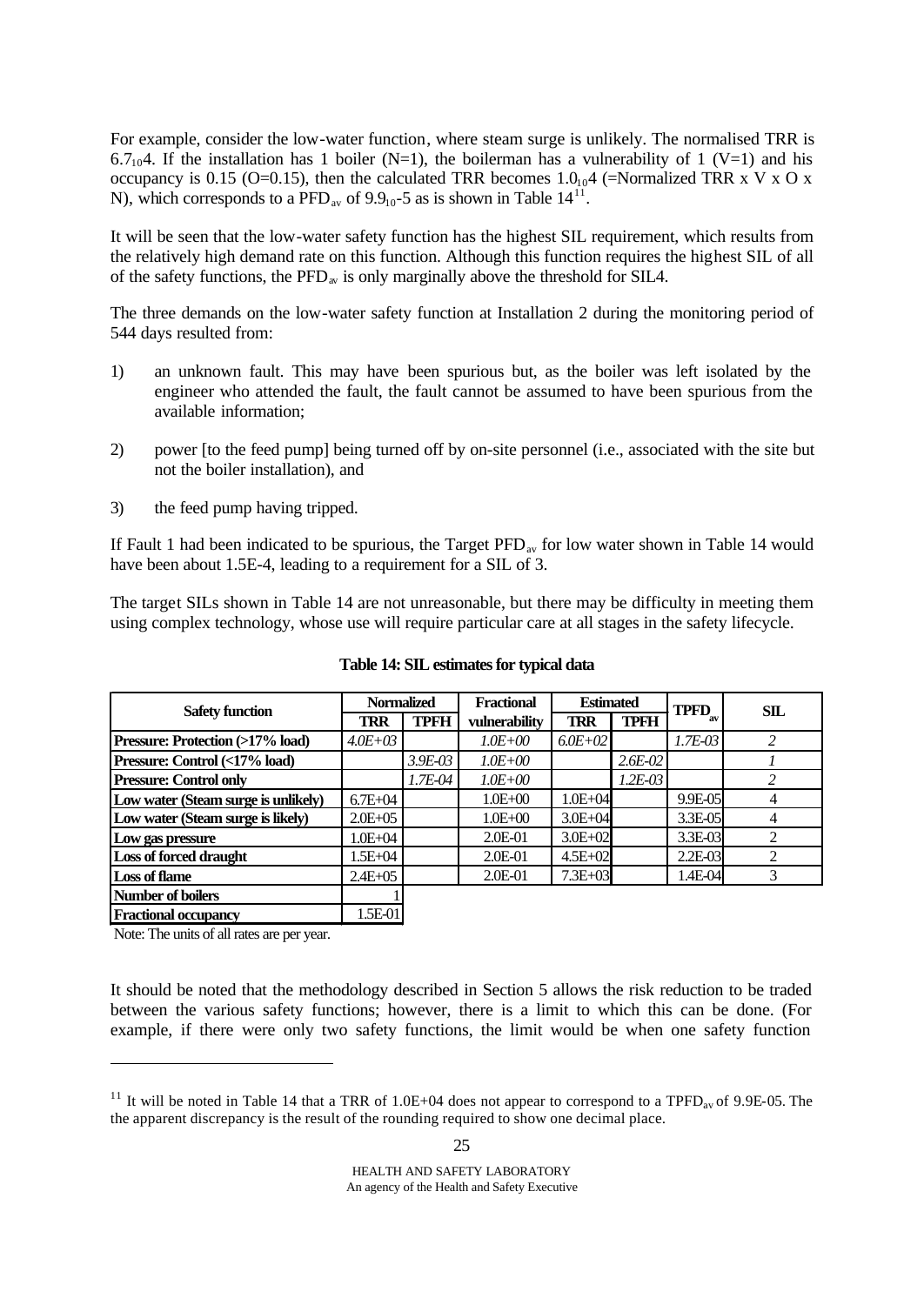contributed double its equal share leaving the other function to contribute zero. Therefore, in this particular case, an increase of only a factor of 2 is possible, but at great expense in reducing the contribution of the other function. A factor of two is of little consequence when the breadth of a SIL is a factor of 10.)

The methodology described in this section attempts to allocate a similar contribution toward the risk from each safety function; however, as the option of trading risk between safety functions is somewhat limited, the methodology may be a satisfactory means of determining the SIL in the majority of applications.

## **6.1 SAFETY INTEGRITY LEVELS: POINTS TO NOTE**

1) If the TPFD<sub>av</sub> of a function is in the range 0.001 and 0.01 (and assuming other criteria have been met), this will lead to a SIL of 2. This means that the  $TPFD_{av}$  can cover a range spanning almost a factor of 10.

The SIL defines the qualitative requirements that the equipment providing the function must achieve. These requirements could, for example, define the level of software quality assurance control that is applied to the software or the electrical interference-testing regime. It should be noted that the  $\overline{SIL}$  is determined from the  $TPFD_{av}$  and that the  $SIL$  gives no indication of the  $TPFD<sub>av</sub>$ , other than to the nearest order of magnitude.

Suppose that we have determined that the  $TPFD_{av}$  for a particular safety function is 0.002. This is at the lower end of the range for SIL 2, so we can design the equipment implementing our safety function using the qualitative requirements defined by IEC 61508 for SIL 2. However, we must ensure that the hardware of our system can achieve a  $\text{PFD}_{av}$  that is no greater than 0.002. It would NOT be acceptable to assume that, as we require "a SIL 2 system", any  $PFD_{av}$ within the range 0.001 and 0.01 would be adequate. If it were, this would imply that a  $\overline{PFD}_{av}$  of 0.009, which is 4.5 times the  $TPTD_{av}$ , would be acceptable, and this is clearly not the case.

Therefore, the SIL:

- should be used to define only the qualitative aspects of the design, and
- should not be used to define the  $\rm{PFD}_{av}$  of the system unless the value used is at the minimum (i.e., highest integrity) end of the range for the SIL in question.
- 2) Readers may have noted that the boilerman attending Installation 1 attends for two periods of 4 hours, making 8 hours in total, whereas the boilerman who visits Installation 2 attends for one 4-hour period. The analysis considers that the risk associated with the rest of the working day for the Installation 2 boilerman is included in his "other risks". Therefore, the analysis has a slight bias in favour of Installation 2. In the cases examined, this bias represents a factor of only two; however, if a boilerman attended 6 installations each for an hour per day, the error would be significant. One way forward may be to combine the analyses of both of the installations that the Installation-2 boilerman visits in order to determine his overall work-related risk.
- 3) If members of the public, especially in large numbers, were put at risk by the installations, Table 14 would suggest that current equipment designs might not be suitable for ensuring an adequately low level of risk. (Readers should be aware that the analysis described in this report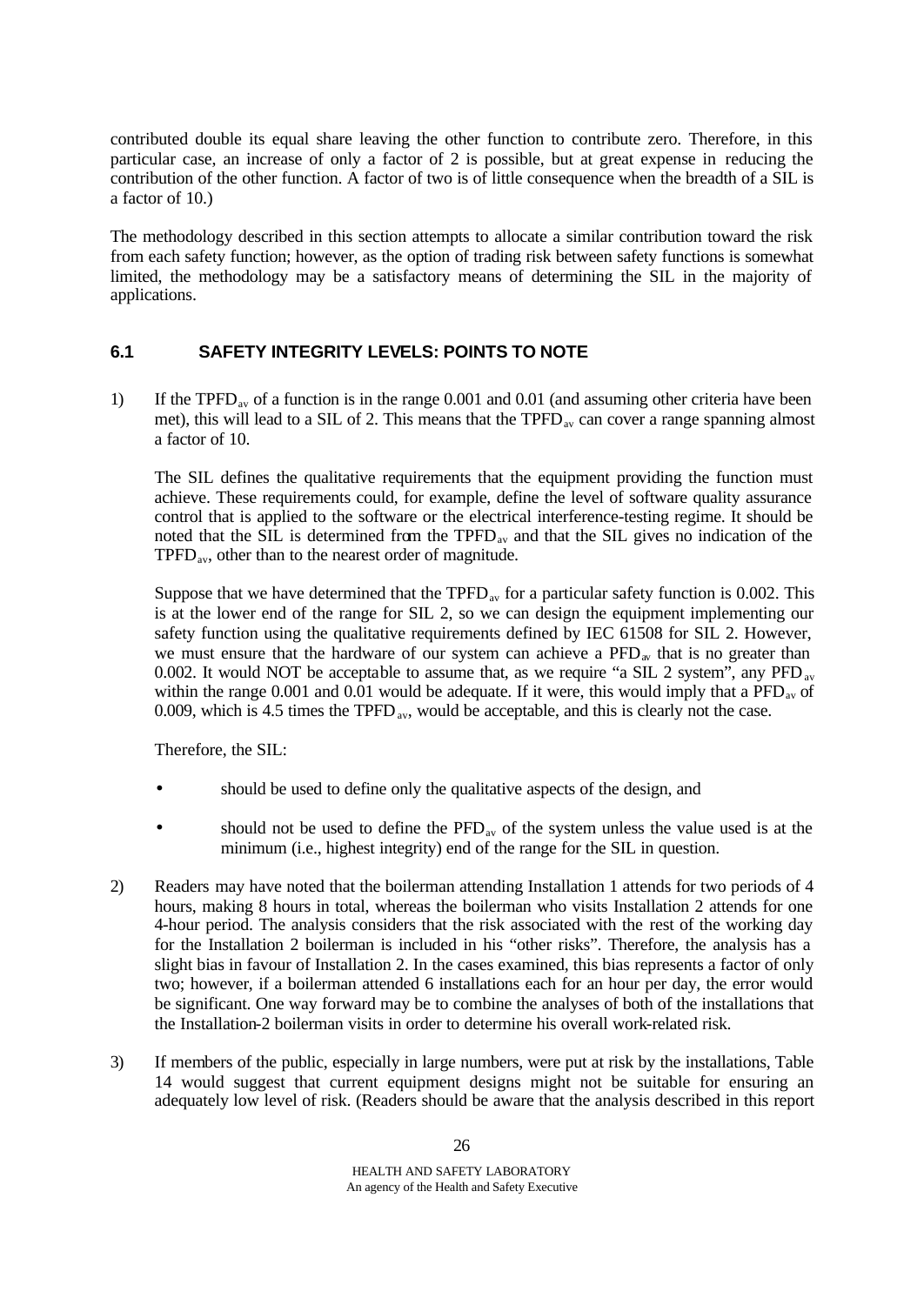is conservative and a more accurate analysis, based on specific, rather than generic, data could change this conclusion.)

- 4) The relatively high demand rate on the low-water protection function has led to a probability of failure on demand requirement that takes the integrity requirement just into SILA. A slightly lower demand rate would have led to a requirement of SIL3. It is not 100% clear whether one of the three low-water demands that were considered in the calculations resulted from a spurious indication or a genuine demand. If the indication were spurious, the SIL requirement would have fallen well into the range of SIL3, leading to the qualitative design requirements becoming significantly less onerous.
- 5) The relatively onerous SIL requirements are not unreasonable when one considers that the equipment used in boiler control is highly specialized and well established, so will reflect feedback from incidents that have occurred over a large number of years. However, such onerous SIL requirements may be a concern in the future if complex control systems are envisaged.
- 6) The use of complex (e.g., computer-based) equipment will make the achievement of SIL4 difficult unless specialist design techniques are used. The qualitative design requirements of SIL4 will be particularly onerous in relation to the software design, the self-test requirements and the architecture (i.e., redundancy/diversity).
- 7) As the target SIL increases, the probability of common-cause failures becomes increasingly important. With a target SIL of SIL3 or SIL4, particular care must be taken to avoid commoncause failures associated with sensors and/or the electrical circuitry associated with them.
- 8) Based on current maintenance regimes, the boiler-control equipment would appear to be, more or less, achieving the requirements<sup>12</sup>. However, an increase in the various examination (proof test) intervals associated with a reduction in maintenance could lead to an increase in risk.

l

 $12$  It is important to note that this report has taken into account only the quantitative aspects of the risk assessment process. Having determined the integrity and, hence, the SIL for each of the safety functions, an assessment to IEC 61508 would apply additional qualitative criteria appropriate to the relevant SIL.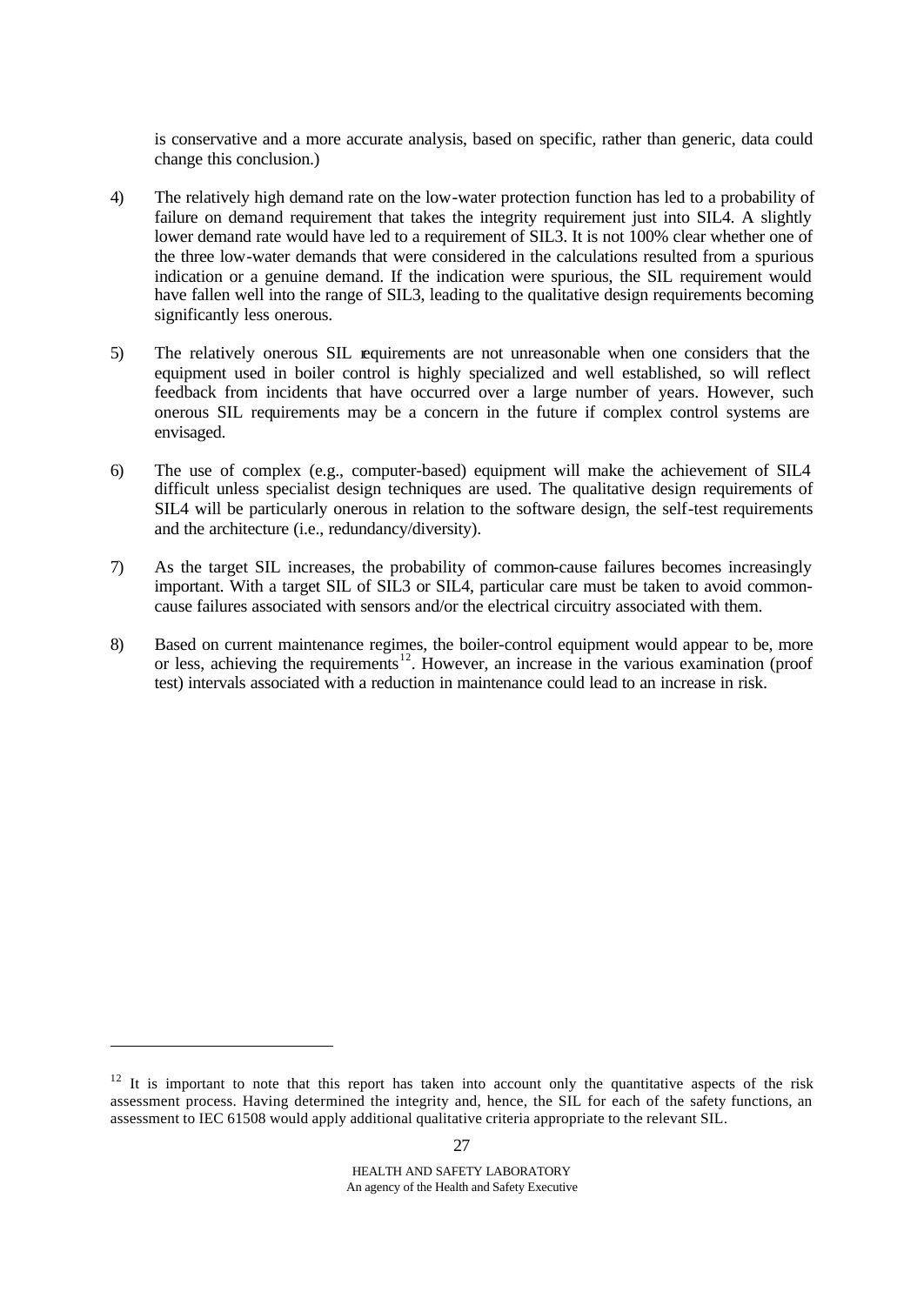# **7 CONCLUSIONS**

- 1) A simplified means of estimating the target SILs for various boiler safety functions has been developed for the majority of boiler applications where the consequence of failure is restricted to less than 5 employees. For applications involving more than 5 fatalities to employees, or a fatality to a member of the general public, more fundamental techniques will be needed.
- 2) Although this assessment has worked through the calculations for the pressure function, this would not currently be required for conformity with current UK legislation, assuming adequate pressure-relief valves are in place.
- 3) The pressure safety function provides only a small contribution to the overall risk associated with Installations 1 and 2. This safety function is carried out electronically (i.e., shut down the burners) and mechanically via the safety valve(s). Because the safety valves provide a protection channel that is independent of that involving the burner shutdown valves, the shutdown valves provide a less-significant contribution to the overall risk via the pressure function. However, the other safety protection functions rely on the shutdown valves to close down the burners if a malfunction is detected. As a result, the outcome of the risk calculations depends strongly on the failure rate of these valves. Therefore, an accurate estimate of the failure rate of these valves (i.e., not a generic estimate as used in Reference 2 and, as a consequence, also in this report) would be required for an assessment using IEC 61508.
- 4) Estimates of the safety-integrity-level requirements of the various safety functions of a generic boiler installation have been made. These indicate that the SIL requirement of the low-water protection function (SIL4, or SIL3 if changes are made as indicated in the text) is more onerous than that for the other protection functions, and reflects the high demand rate determined using data from the monitoring systems at Installations 1 and 2, and the predicted consequences. This confirms the critical nature of the safety function that provides protection against low water. Traditionally, this has demanded a high level of manning during the operation of the boiler and will be a key concern in relation to the use of automated systems as a means of reducing manning levels.
- 5) The achievement and maintenance of SIL4 using complex technology, e.g., programmable electronic devices, will not be easy unless specialist design techniques appropriate to highintegrity protection systems are used. High levels of competency and safety management will also be needed throughout all stages of the safety lifecycle including operation and maintenance. SIL4 systems are currently extremely rare, even in major hazards process plant. This has implications not only for the hardware reliability, but also for the systematic integrity of both hardware and software.
- 6) The allocation of risk targets for individual safety functions that contribute to the risk control of a common hazardous event can be carried out in a number of ways with a consequent impact on the safety integrity requirements of the various safety functions.
- 7) Further work is needed to determine if it is practicable to apply the other requirements of IEC 61508 (e.g., associated with systematic failures) to boiler installations. The work will need to consider the work processes under which hardware and software are developed, specified and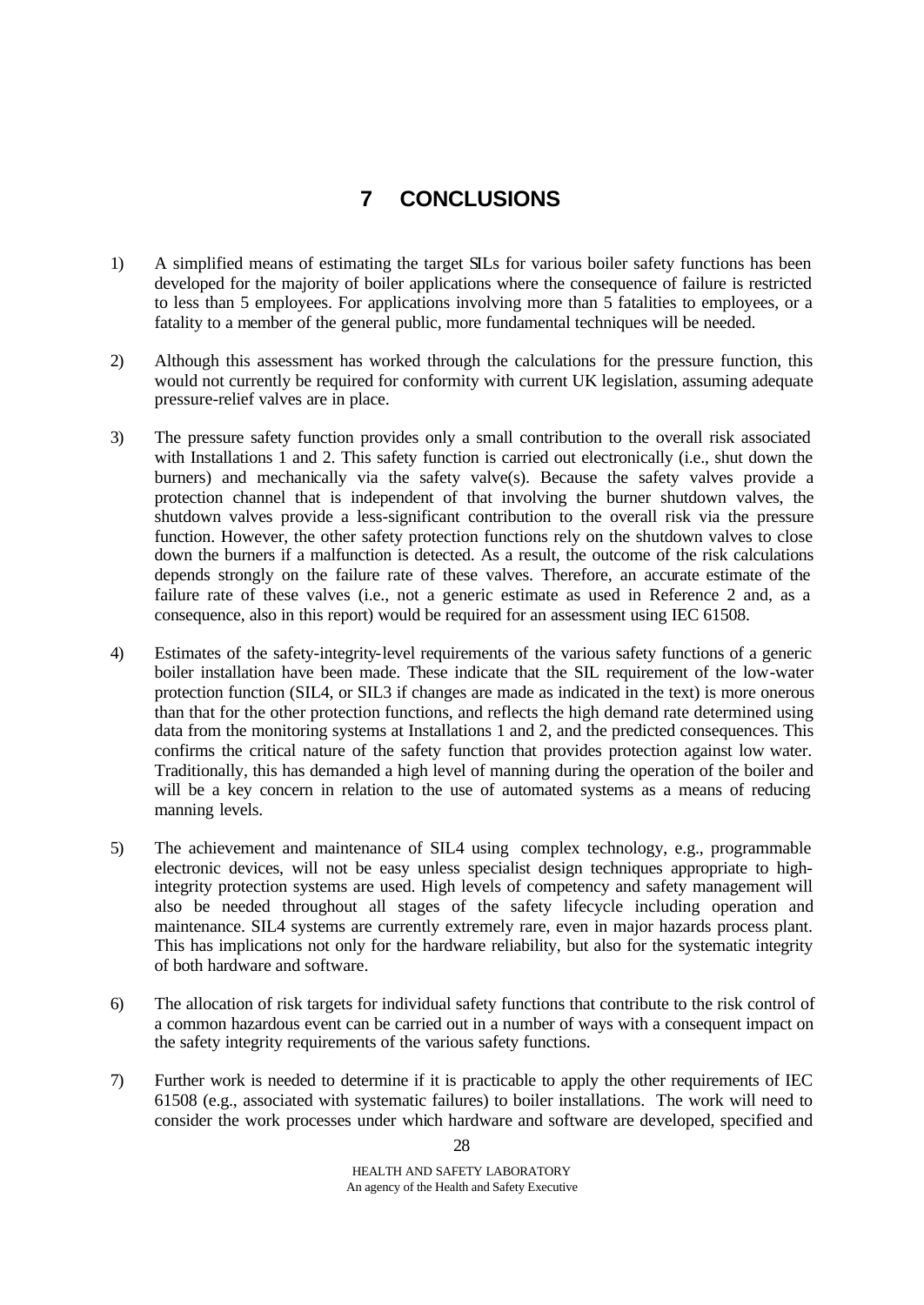implemented throughout the whole safety lifecycle from SIL determination through to operation, maintenance and modification.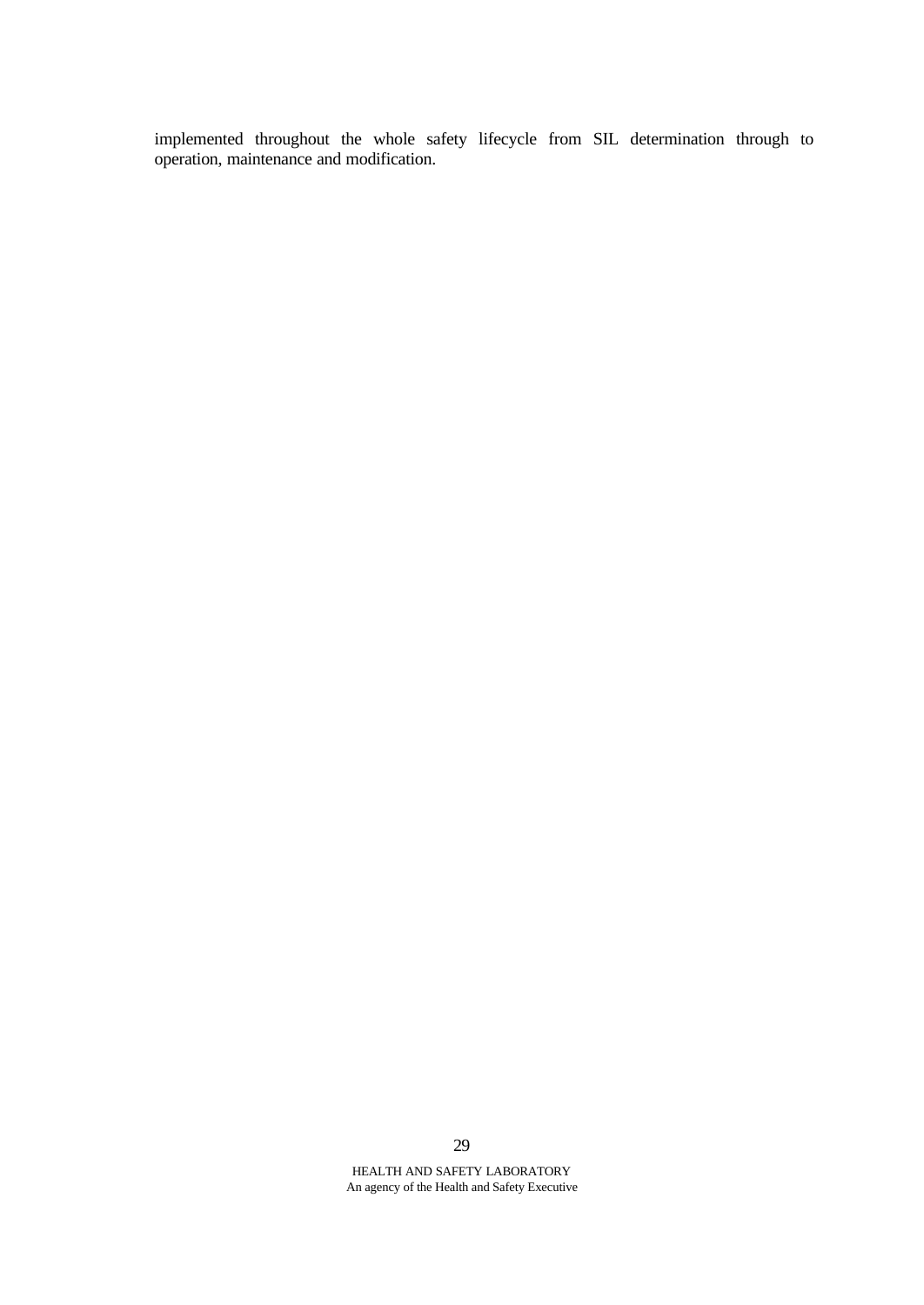## **8 REFERENCES**

- 1) Automatically controlled steam and hot water boilers Guidance Note PM5 from the Health and Safety Executive, ISBN 0 11 885425 9, December 1989.
- 2) The application of BS EN 61508 to industrial boiler installations: Report 1 Hardware reliability aspects, CI/03/23, A M Wray, Health and Safety Executive, September 2003. This report is available for downloading from http://www.hse.gov.uk/research/rrhtm/rr178.htm or can be obtained as a hardcopy.
- 3) Reducing risks, protecting people, HSE Books, ISBN 0 7176 2151 0, December 2001.
- 4) BS EN 61508 Functional safety of electrical/electronic/programmable electronic safety-related systems, Parts 1 to 7, 2002. ISBN: Part 1: 0 580 32719 1; Part 2: 0 580 36136 5; Part 3: 0 580 32720 5; Part 4: 0 580 32721 3; Part 5: 0 580 32728 0; Part 6: 0 580 36137, and Part 7: 0 580 36138 1.
- 5) BS EN12953-6:2002, Shell boilers Part 6: Requirements for equipment for the boiler, ISBN 0 580 39848 X, BSI Standards.
- 6) BS 2790: 1992, Specification for Design and manufacture of shell boilers of welded construction, ISBN 0 580 20075 2, BSI Standards.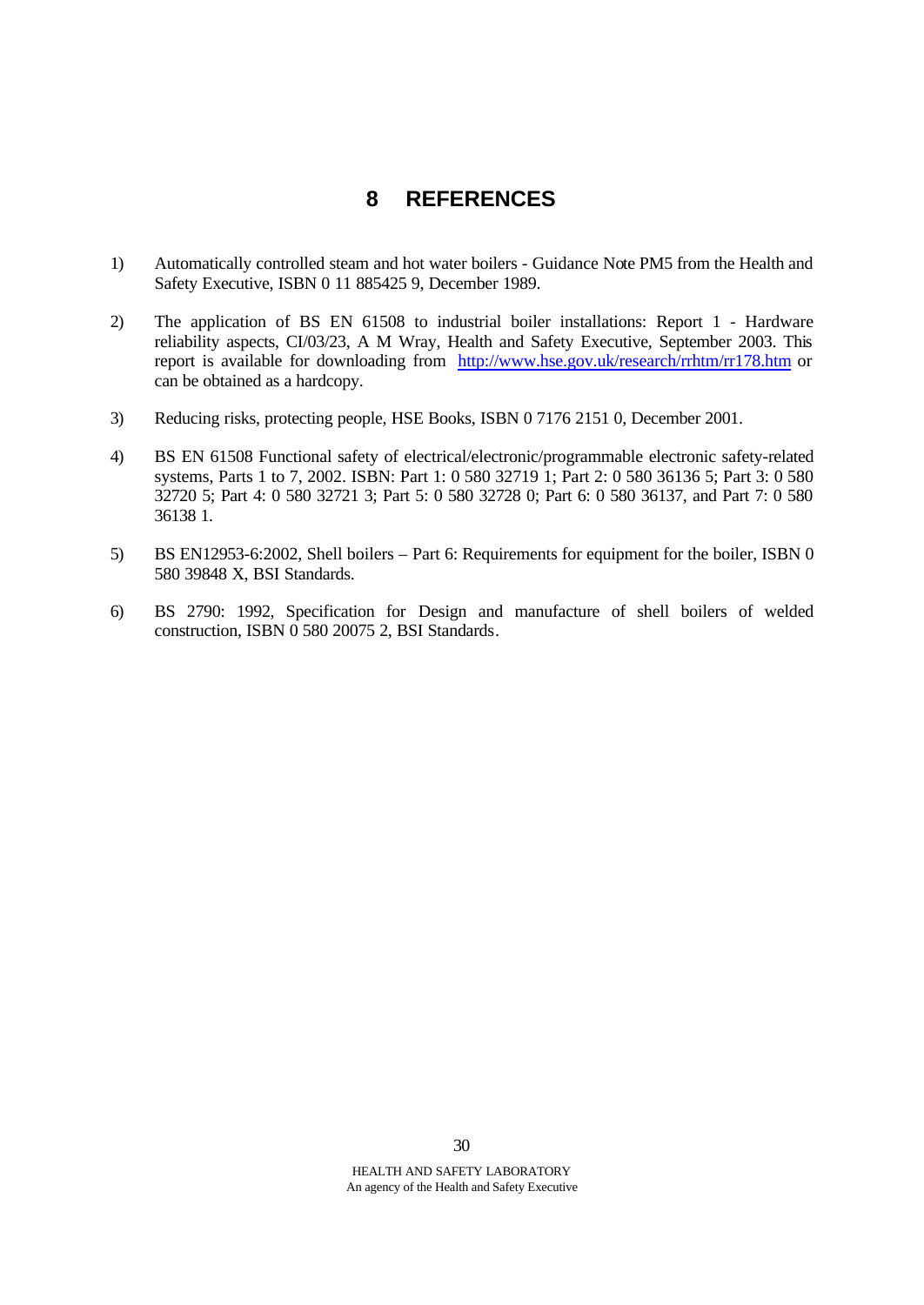**Appendix A List of abbreviations**